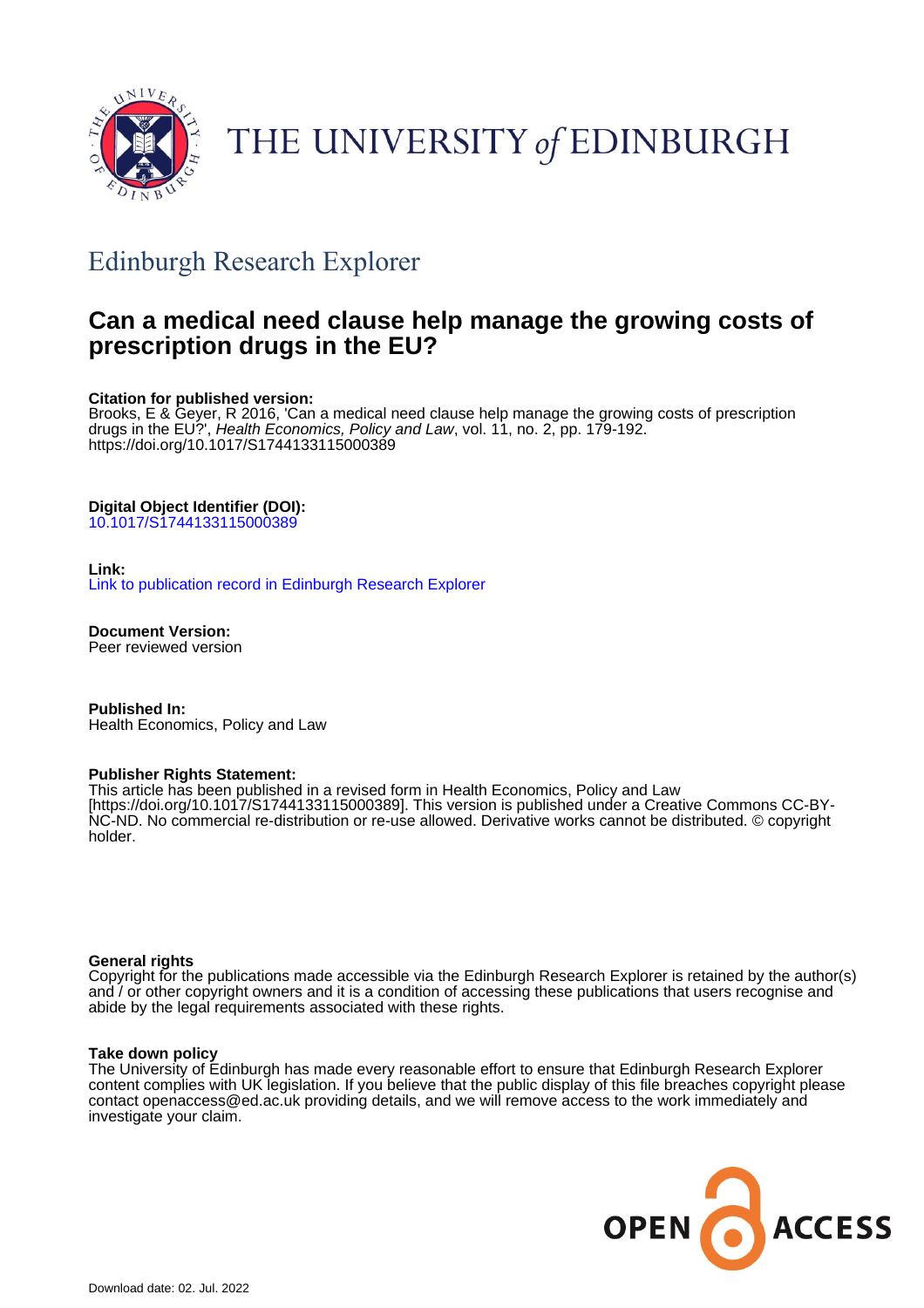**Can a medical need clause help manage the growing costs of prescription drugs in the EU?**

#### **Abstract**

Innovation in the development of new drugs has to balance the needs of health actors and administrators, the pharmaceutical industry and patients. Differing perspectives on what constitutes an innovation, where research and development should be directed and how new drugs should be evaluated and priced cause ongoing tensions within the regulatory framework. In current climate, where Europe's health systems face rising demand for health services and increasingly restricted resources, the efficiency of pharmaceutical regulation and drug development is under even greater scrutiny. How can regulation foster innovation and industry growth whilst also serving the public health needs of society, and what is the EU's role in pursuing this objective? Drawing on a provision which formerly existed in Norwegian pharmaceutical legislation, this article explores the potential of a medical need clause in addressing these issues. In restricting market authorisations to those drugs which offer an added therapeutic value, might a medical need clause foster innovation and spending efficiency in Europe's health systems?

#### **Keywords**

- pharmaceuticals
- European Union
- innovation
- research
- regulation

#### **Introduction**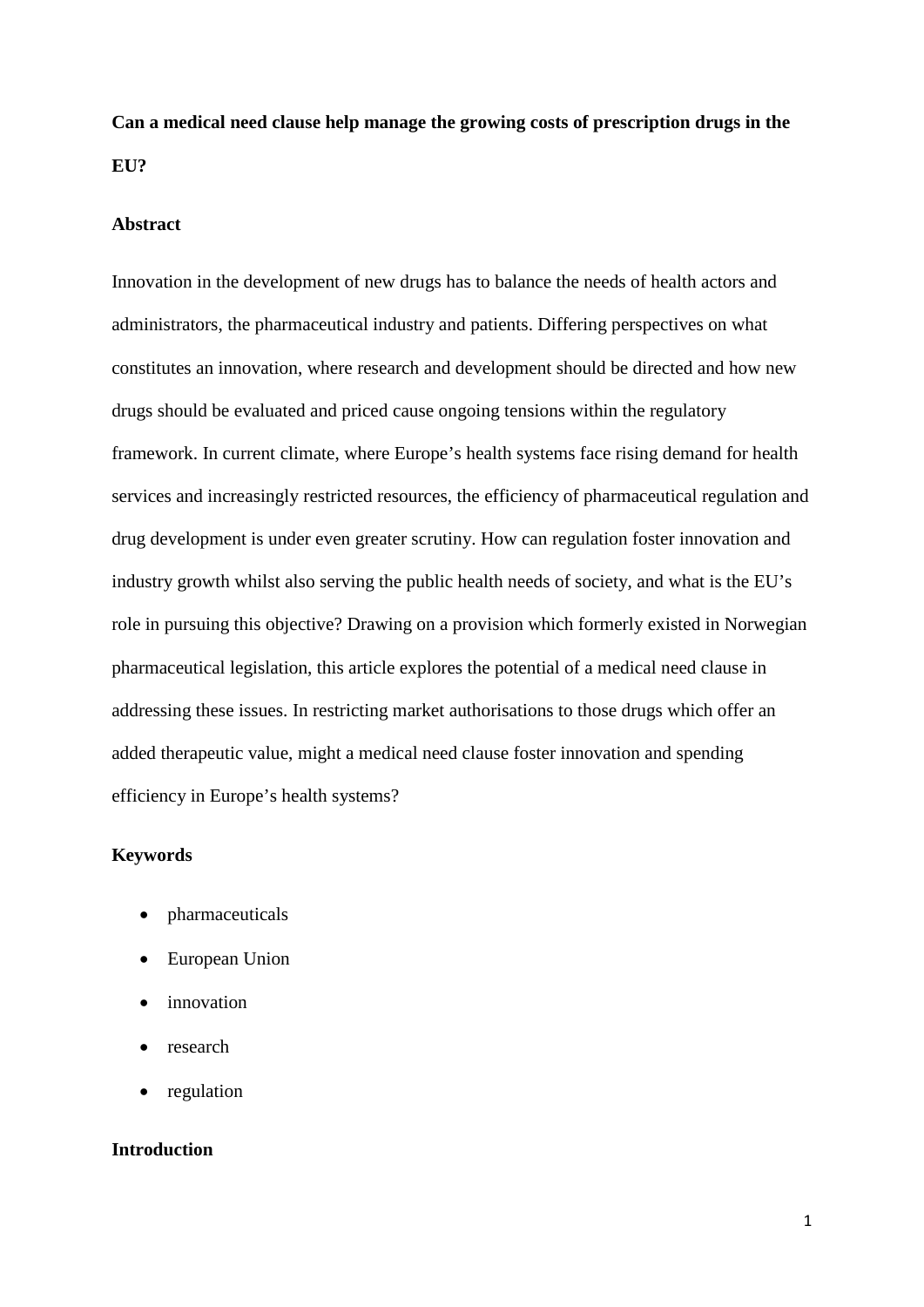European health systems are in a continual state of regulatory tension with regards to drug needs and development. One of the most severe pressure points in this tension is the regulation and approval of new prescription drugs. For example, whereas the pharmaceutical industry views the creation of a new drug (or new molecular entity, NME) from a profit and market-oriented perspective, health organisations are under pressure to keep drug costs down and focus on the efficacy and safety of the drug, patients often want the latest new drug (often promoted via the media) to feel confident that they are getting the best care possible, while governments struggle to balance these competing interests and demands.

Is there a way to balance the needs of health actors, the pharmaceutical industry and patients regarding drug innovation and therapeutic advance? Or are European health systems condemned to oscillate between the varying perspectives? Moreover, what can the EU do about it?

This articles will explore whether part of the answer to these difficulties lies in the creation of a 'medical need clause' (MNC) that redirects pharmaceutical research and activities towards the creation of NMEs which respond to a clear medical need as defined by health actors, agencies and patients. Variants of medical need clauses have been used in the past and had a clear impact on both prescription drug usage and expenditure. This article briefly discusses the background of the current situation, examines the definition, function and technical challenges of the MNC, explores some of the EU and national attempts to create MNC-like regulatory policies, and discusses the potential for MNC development in the EU.

#### **Background**

Getting the balance right in health policy is a difficult, political and continual process. In the field of prescription drug policy the balance in Europe has increasingly tipped in favour of a more market-oriented approach which has downplayed the importance of comparative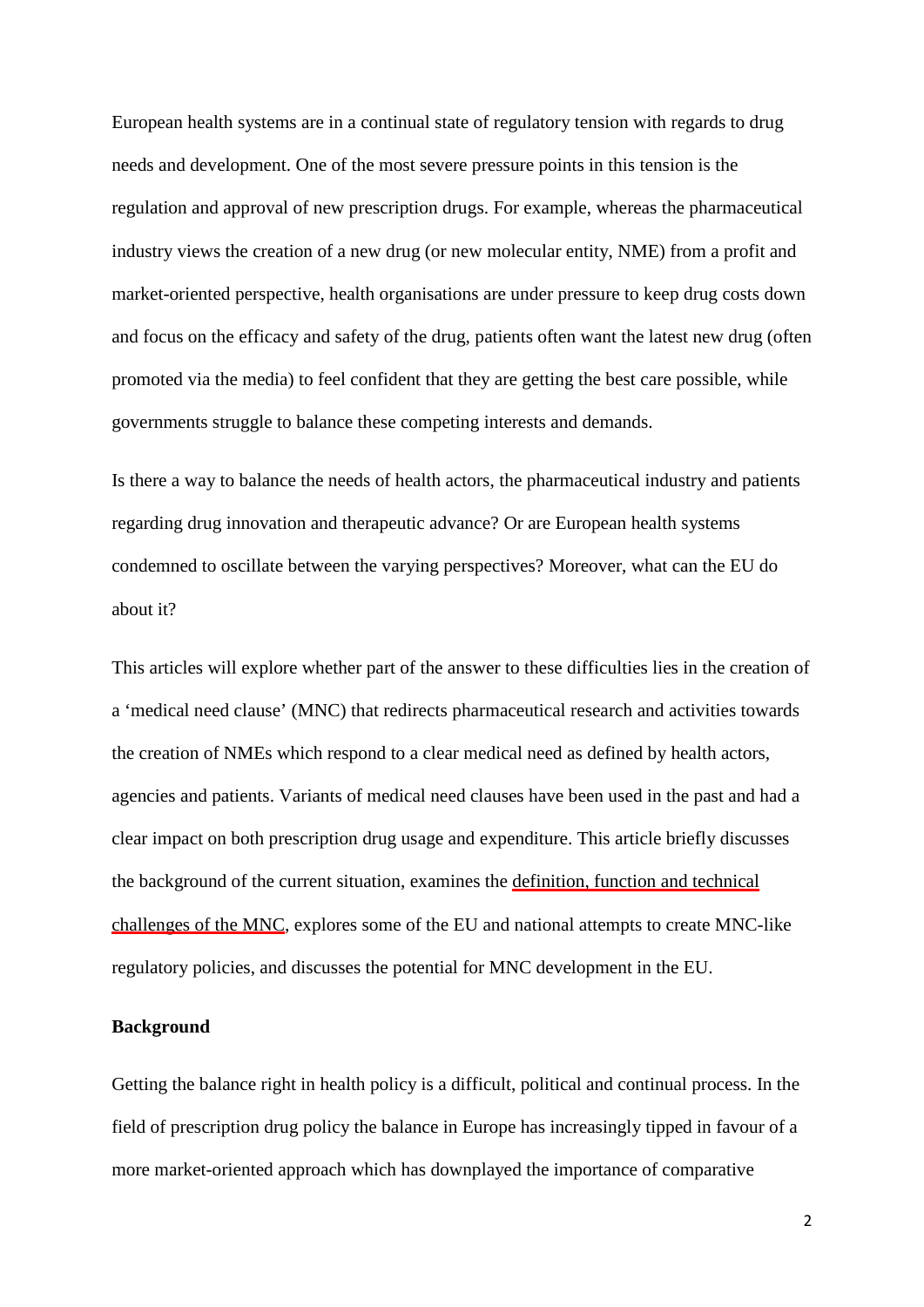efficacy and patient need. In 2001, a meeting of the International Society of Drug Bulletins (ISDB) drafted a Declaration on therapeutic advance in the use of new drugs. It stated that pharmaceutical regulation, conflating technological innovation with increased efficacy, does not take sufficient account of the added therapeutic value (ATV) of the medicines it assesses (ISDB, 2001: 1). Subsequent analysis noted that much of European pharmaceutical legislation was developed in the aftermath of the Thalidomide tragedy and consequently focuses primarily upon drug safety and, more recently, pharmacovigilance and adverse reaction reporting. New drugs must prove they have an acceptable risk-benefit balance but are not required to be compared to the prevailing alternative; comparative benefit, if a priority at all, is of secondary concern  $\overline{6}$  (Wieseler, 2011: 2).

In their recent article, Light and Lexchin (2012: 1) contend that, whilst the pharmaceutical industry insists that it is suffering from an 'innovation crisis' characterised by declining returns on research and development (R&D) investment, the 'real innovation crisis' lies in the lack of new drugs which have ATV. They argue that the measure of innovation preferred by the pharmaceutical industry and claimed to be in decline, has, in fact, been relatively stable since the mid-1990s. What has declined, Light and Lexchin note, is the approval of drugs which offer clinical advantages over those already on the market. This position was supported by a 2002 report in La Revue Prescrire which found that of the new drugs and indications approved in France between 1981 and 2001, only 12 per cent represented a therapeutic advance (La Revue Prescrire, 2002: 58). By 2012, that figure had fallen to just eight per cent, whilst nearly 16 per cent were judged to be more harmful than beneficial (La Revue Prescrire, 2012: 107). Further studies have shown the ratio of industry investment in R&D to expenditure on marketing to be 1:19, revealing a 'hidden business model' whereby minor variations on existing drugs are focused on and fiercely marketed to encourage prescription and consumption (Light and Lexchin, 2012: 2). These drugs are trialled on patients with little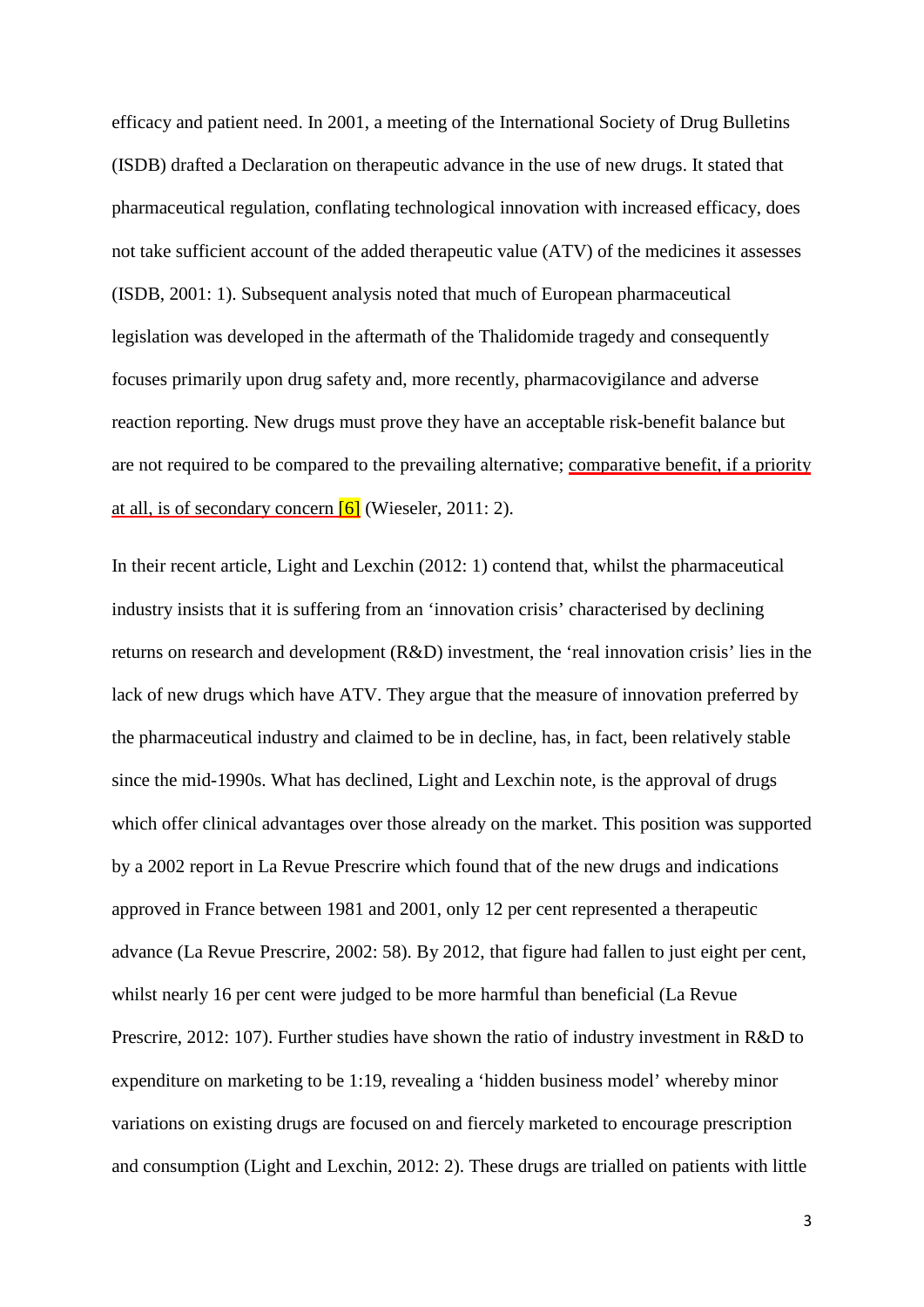prospect of significant therapeutic advance and often against control groups administering a placebo (Wemos, 2013). The global price pursued by pharmaceutical companies is now commonly challenged by governments – see, for example, the two year moratorium and 'claw back' mechanisms introduced in the UK's Pharmaceutical Price Regulation Scheme (Wise, 2013). It is also increasingly negotiated to reflect national circumstance, as in the case of Sofosbufir, a 'blockbuster' hepatitis C drug which has been allocated country-specific pricing based on GDP per capita (Raftery, 2014). These downward pressures on price are certainly increasing in the prevailing financial climate, but the fundamental interest of the industry remains in manufacturing drugs which offer the most attractive profit margin and return on investment  $[4]$ .

Despite the absence of clinical superiority, expenditure on pharmaceuticals comprises a significant proportion of government health budgets, accounting for an average 17 per cent of health expenditure across OECD (Organisation for Economic Cooperatio and Development) countries in 2011 and increasing by almost 50 per cent in real terms since 2000 (OECD, 2013: 160; OECD, 2011: 154) [1]. Public funds for healthcare are therefore increasingly stretched by rising pharmaceutical expenditure, whilst public money is used to fund more than four-fifths of research to discover new medicines worldwide  $\overline{7}$   $\overline{8}$  (Light and Lexchin, 2012: 2). Thus, pharmaceutical development in Europe has reached a point where public money is being used for the development of drugs which offer little clinical advantage and are a drain on the financial resources of national health systems. But is a medical need clause part of the answer?

#### **What is a MNC? The Norwegian Model**

A MNC might take many forms and be designed in a number of ways, but it can be explained by reference to its earlier configuration in Norwegian pharmaceutical law. The Norwegian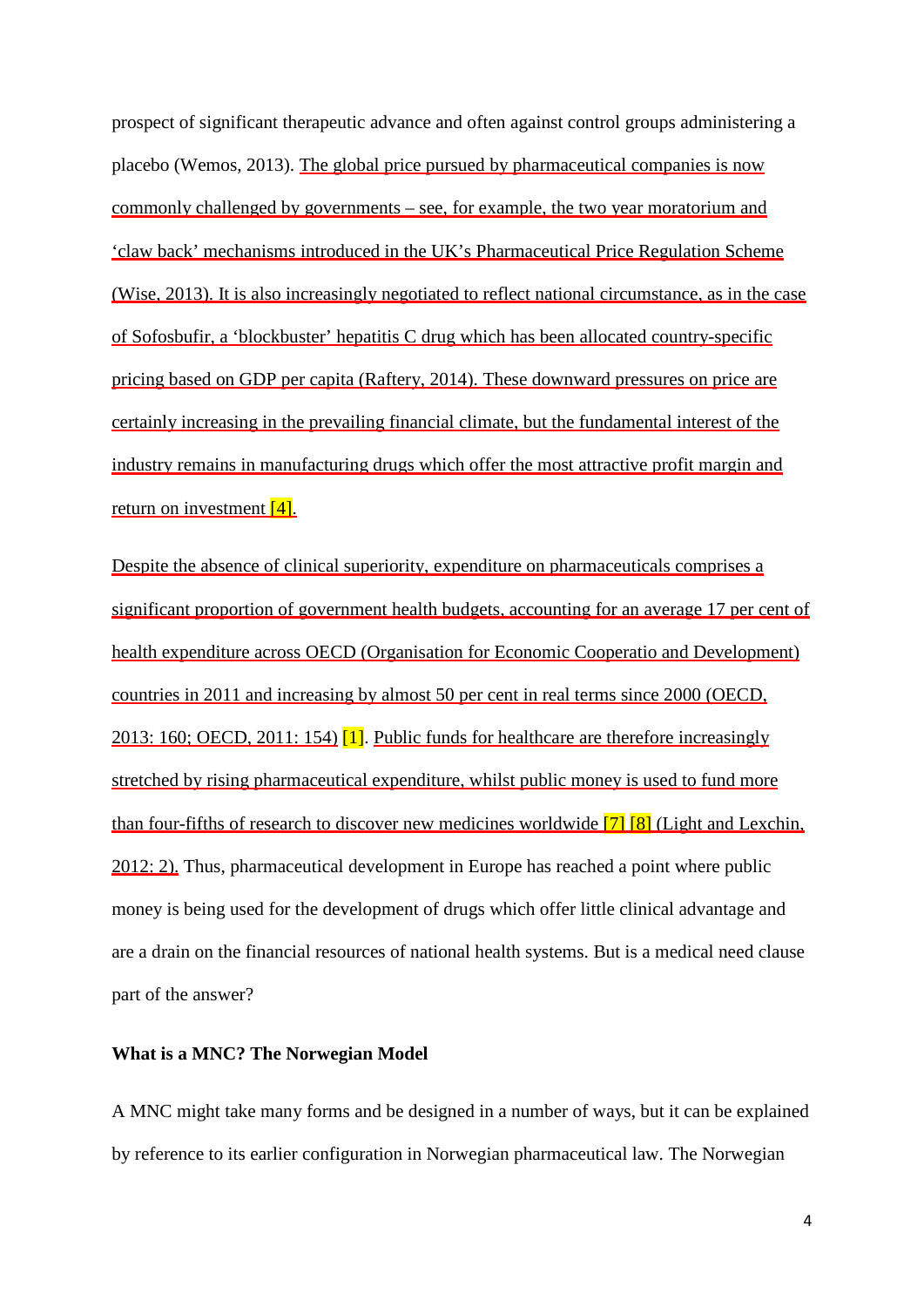MNC ('*behovsparagraf*') stated that, 'only products which are needed will be allowed on the Norwegian market' and allowed the national authority to limit the number of products available, 'based on the philosophy that a smaller number of rationally chosen drugs would be easier to manage and more effective. The authorities could insist that new drugs had a better benefit-risk ratio than those already on the market' (Norris, 1998: 69).

Whilst in place, the Clause resulted in a smaller market and reduced pharmaceutical expenditure (Håkonsen et al., 2009: 278). For example, between 1981 and 1983 the MNC enabled Norwegian authorities to reject 40 per cent of applications for market authorisation, citing the MNC in 60 per cent of these decisions, and limited the number of drugs on the market to around 2,200, compared with a range of 7,000 to 25,000 in non-Nordic European countries (Andrew et al., 1995: 46; Jøldal, 1986: 665). However, upon joining the European Economic Area (EEA) in 1994, Norway was forced to abandon its MNC in order to comply with the dominant regulatory framework in Europe. The resulting growth in the size of the drug market was less than feared but still led to some problematic drug usage and care outcomes (Brooks and Geyer, 2015 and Lu et al., 2011: 17), [2].

As such, the aim of a MNC is to stop products which have no ATV from coming onto the market, by requiring that new drugs demonstrate such ATV, constitute a therapeutic advance or are clinically superior to existing alternatives. These terms are used interchangeably in the literature and embody roughly the same notion – that new drugs are not automatically an improvement on existing treatments. The extent of a new medicine's improvement should be measured according to the added value for the patient, the healthcare system and society as a whole derived from consuming the new drug instead of the older alternative.

**What might be the goal of a MNC?**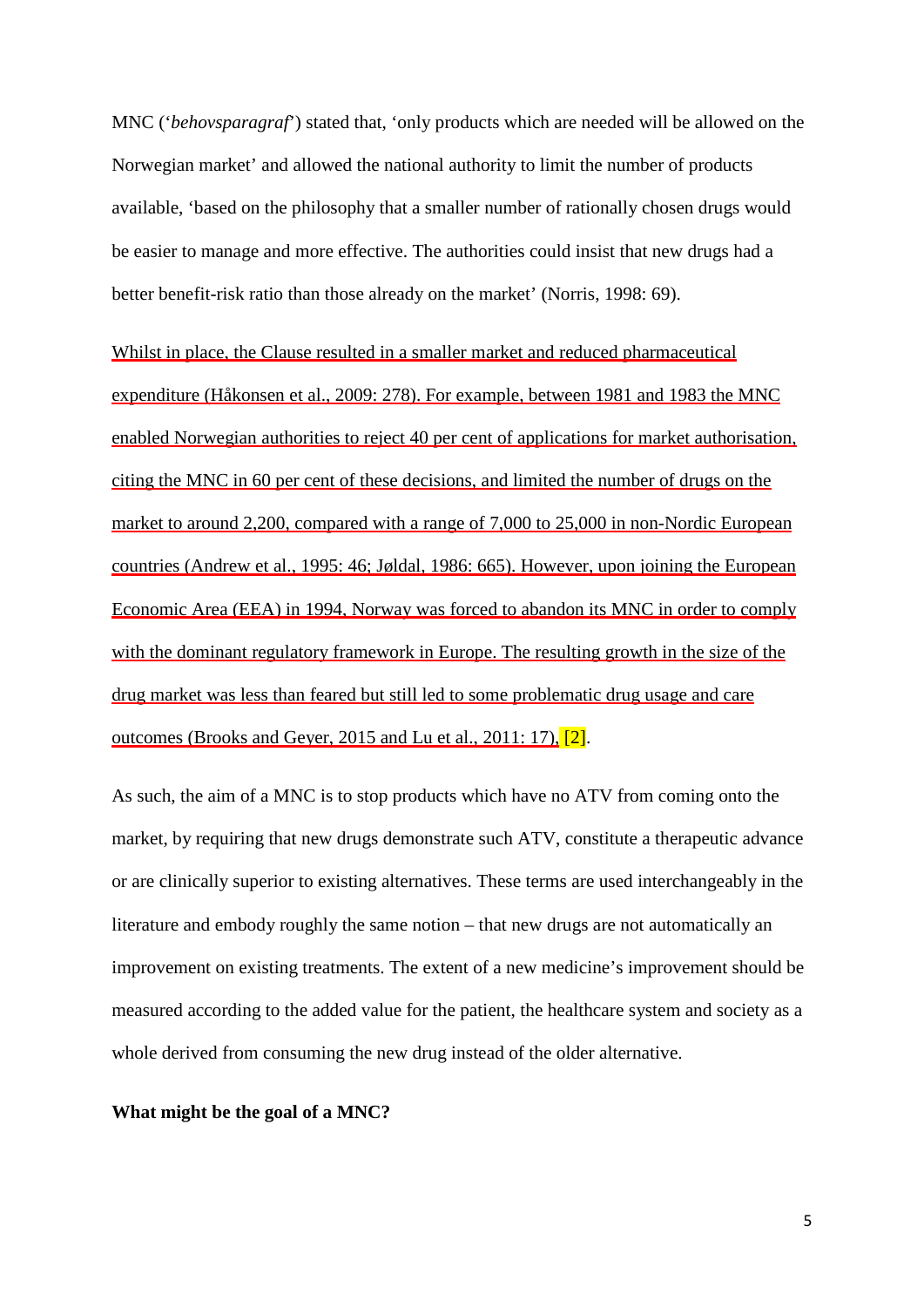In preventing unnecessary or less innovative medicines from coming onto the market, a MNC might serve a number of purposes.

From a health systems perspective, a MNC should help to control the level of pharmaceutical spending within a health system by limiting the development of so-called 'me-too drugs' – drugs that are 'minor variations of drugs already on the market (Angell, 2004: 21) and which consume R&D resources and diminish incentives for innovation (Hollis, 2004: 1). It can be argued that allowing me-too drugs, and therefore encouraging competition and duplication within the same therapeutic class of medicine, might increase doctor and patient choice, offer a drug more easily tolerated by certain groups of patients, or even reduce expenditure by encouraging price competition (Garattini, 1997). However, when these drugs are brought onto the market and heavily promoted as the originator drug goes 'off patent', the potential to increase consumption of the more expensive me-too drug is likely to outweigh potential cost benefits (Morgan et al., 2005) [26]. By encouraging the creation of a regulatory environment where it is less profitable to develop drugs that are unlikely to be therapeutic advances, socially responsible (rather than market-oriented) research and innovation would be incentivised (Nathan, 2007: 304).

There are also ethical considerations, such as reducing the number of unnecessary clinical trials (Garattini and Bertele, 2007; Light et al., 2013: 9; Simon, 2000: 1). Moreover, a MNC might also go some way to addressing the ethics of using public money to fund research which does not lead to a clinically superior innovation. In the current system, most R&D money is spent developing drugs which are molecularly different but therapeutically similar, but this would seem to be an inefficient use of public health resources (Light and Lexchin, 2012: 2; 2013: 4).

#### **Technical challenges when defining and measuring the value of new drugs**

6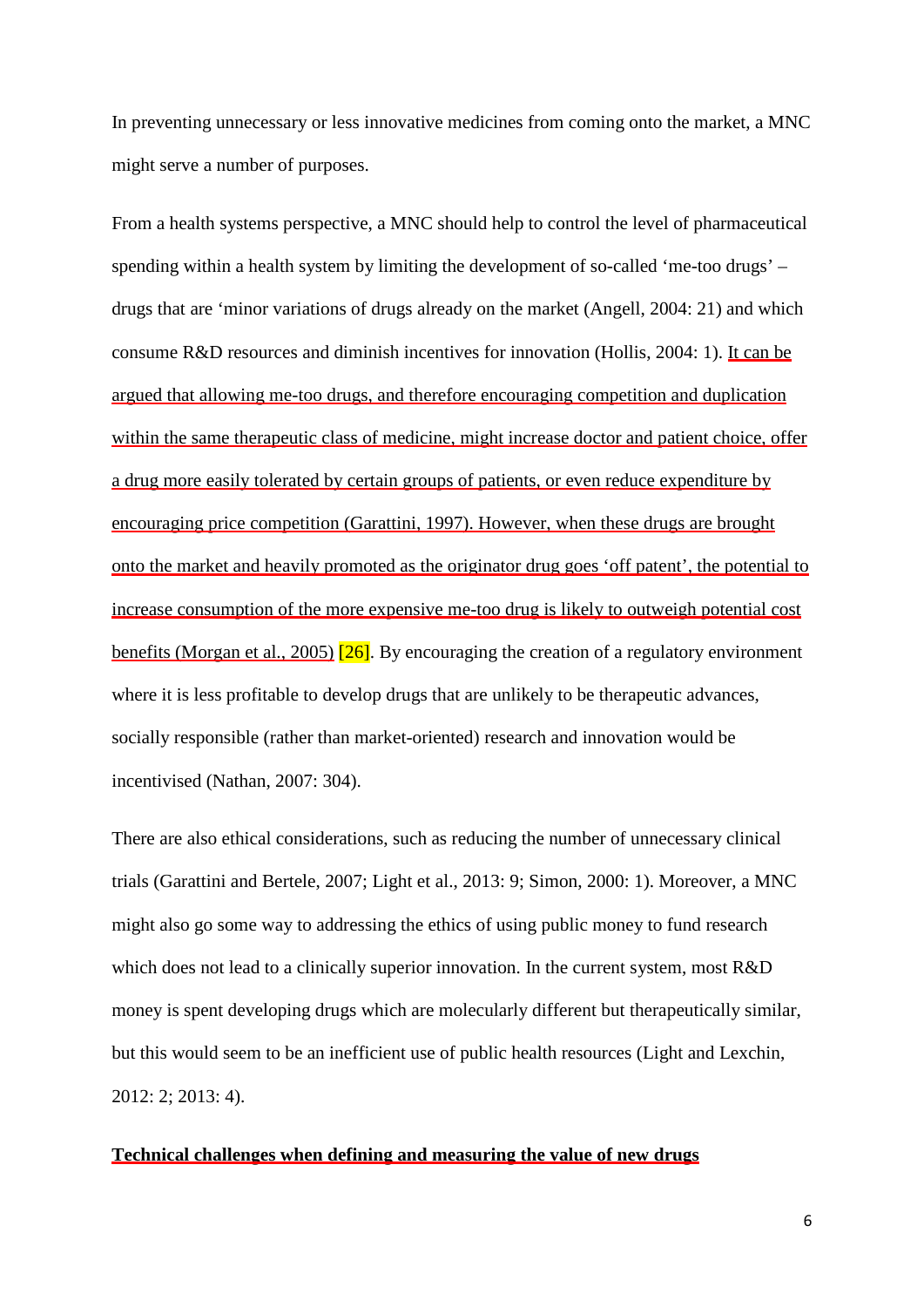Central to the design and effective implementation of a MNC are the definitions given to 'therapeutic advance' and 'medical need'.

Following in the footsteps of the ISDB, we define 'therapeutic advance' as more than just product innovation. As the ISDB argues, the term innovation covers three concepts: the commercial concept of any newly-marketed me-too product; the technological concept of any industrial innovation, for example in biotechnology; and the concept of therapeutic advance – 'a new treatment that benefits the patient when compared to previously existing options' (ISDB, 2001: 1). This understanding encourages the identification of therapeutic advance as a separate value by, as the ISDB states, assessing the efficacy, safety and convenience of all new drugs, and considering these values in the broader context of cost and quality (ISDB, 2001: 2; Wieseler, 2011: 1).

Therapeutic advance is also commonly embodied in the term 'clinically superior'. The United States Food and Drug Administration (US FDA) defines clinically superior drugs as those which are 'shown to provide a significant therapeutic advantage over and above that provided by an approved...drug'<sup>[1](#page-7-0)</sup>. Similarly, within the EU framework, Regulation 847/2000 on orphan drugs defines such medicines as those which provide a 'significant therapeutic or diagnostic advantage over and above that provided by an authorised orphan medicinal product<sup>[2](#page-7-1)</sup>. It goes on to provide that such advantage might be demonstrated in 'greater efficacy than an authorised orphan medicinal product', noting that 'direct comparative clinical trials are generally necessary'<sup>[3](#page-7-2)</sup>.

As shown, when determining therapeutic advance, a regulatory body might take into account a range of factors. In addition to those mentioned above, these might also include [9]: patient

<span id="page-7-0"></span><sup>&</sup>lt;sup>1</sup> US FDA CFR Title 21 § 316.3.<br><sup>2</sup> OJ 2000 L 103/5 28.4.2000.

<span id="page-7-2"></span><span id="page-7-1"></span><sup>3</sup> *Ibid*. Article 3(d)(1).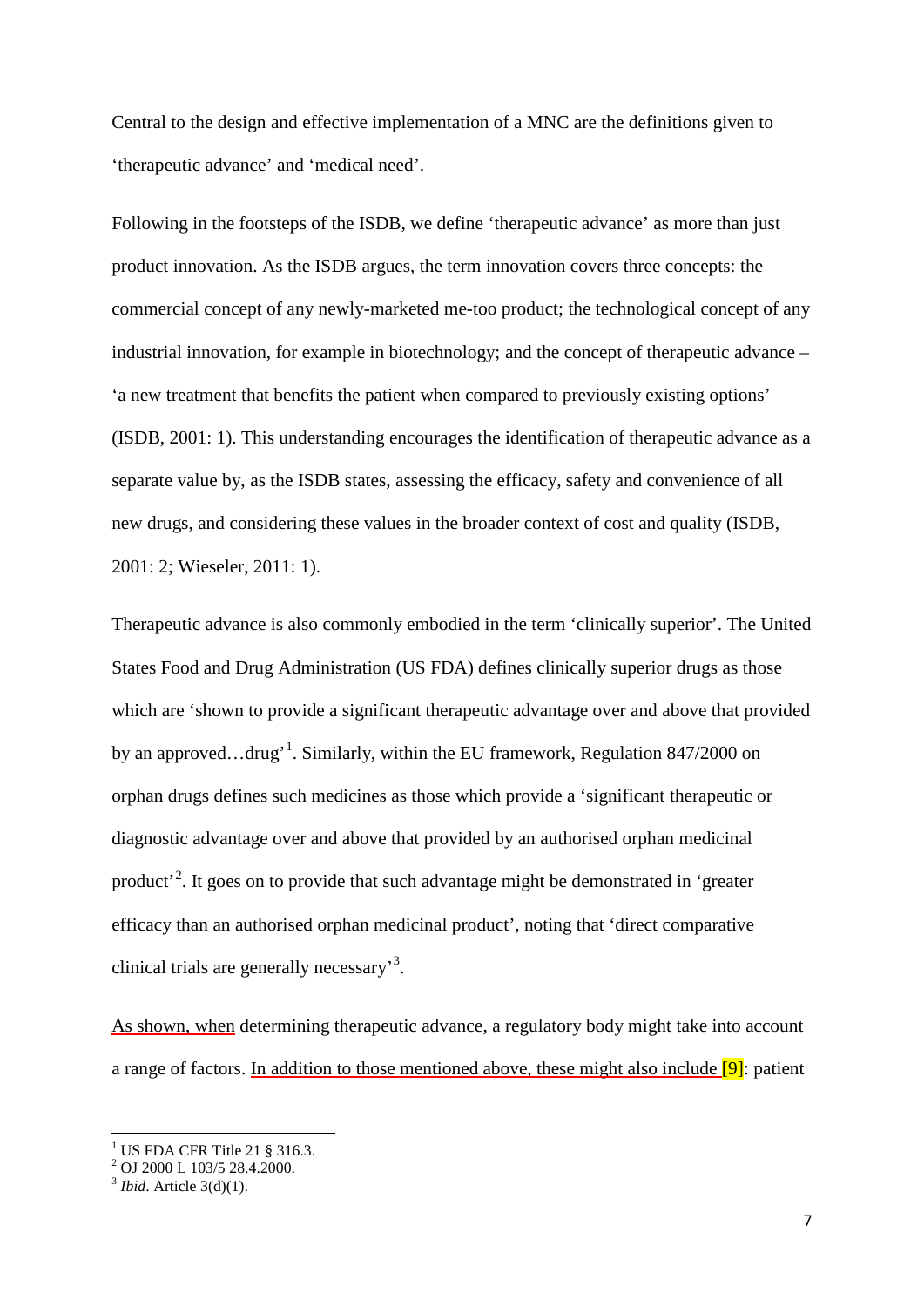convenience, encompassing changes in the administrative route of a given drug; societal impact, for example where a drug tackles social challenges such as alcoholism; health systems impact, to put pharmaceutical spending in the context of health system financing and sustainability; individual impact, balancing the gains of individual affected patients against the opportunity cost of procuring a drug and; comparative effectiveness, requiring all drugs to be compared to the existing or next best alternatives.

Medical need builds on the notion of therapeutic advance, reflecting the public interest in medicines which treat the health scourges of modern society and improve the health outcomes of the population at large. Though definitions of the two concepts are interrelated, medical need can be considered a broader concept, embodying societal need as well as clinical benefit [10].

Though a MNC does not currently exist in Europe, tools for classifying drugs according to their therapeutic value have been developed by some medicines agencies and by journals such as *Prescrire* (Vitry et al., 2013: 2). Some examples also exist at member state level and the Italian case is briefly elaborated below by way of illustration [11].

#### *The Italian Model*

The model used by the Italian Medicines Agency (AIFA) to decide upon qualification for the reimbursement system first divides new drugs into three categories according to therapeutic target – those aimed at serious diseases (such as cancer), those aimed at risk factors for serious disease (such as hypertension) and those aimed at non-serious diseases (such as allergic rhinitis) (AIFA, 2007: 2). Once a severity class has been assigned, each drug is assessed on two criteria: 1) the availability of existing treatments, ranging from none currently available, to some resistant subgroups, to treatments already exist, and 2) the extent of the therapeutic effect, ranging from greater benefit, to partial benefit, to minor or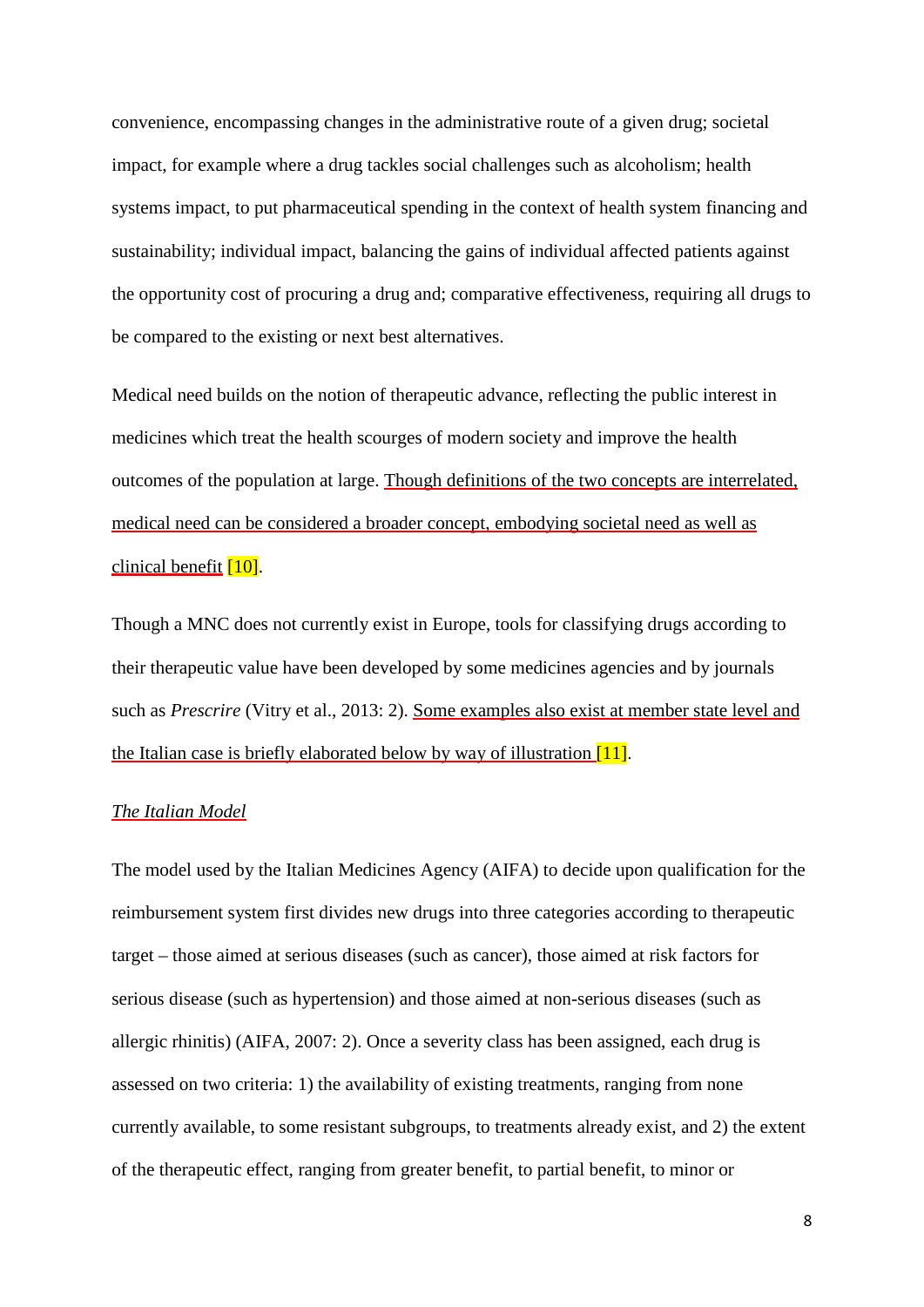temporary benefit (AIFA, 2007: 3). The degree of innovation of a new drug is established by a combination of scores and weightings which ensure that the label 'innovative' is only assigned to those medicines which offer the patient additional therapeutic benefits in relation to those already available. These are drugs which are considered to fulfil a medical need and serve the public interest.

#### **How might a MNC fit into EU level market authorisation policy?**

The law and regulatory policy governing pharmaceuticals in Europe is a multi-level interaction of national, EU and international practices and principles (Abraham and Lewis, 2000: 95; Hancher, 1990: 10; Hervey and McHale, 2004: 286). At the EU level, some MNCstyle elements are already embodied in market authorisation regulation, where the EU has a strong competence.

#### *Market authorisation of medicinal products for human use*

Pharmaceutical companies which wish to put a product on the market of an EU member state must first obtain a market authorisation. There are two types of authorisation in the EU – community authorisations, which are issued by the Commission (support by the European Medicines Agency EMA) for the entire territory via the 'centralised procedure', and national authorisations, which are issued by national competent authorities. In 2013, the EMA gave positive opinions on 79 out of 86 applications for market authorisation via the centralised procedure, compared with 57 out of 68 in 2012 (EMA, 2015) [12].

[13] The amended Directive 2001/83/EC on the Community code relating to medicinal products consolidates and clarifies the provisions relating to authorisations via the mutual recognition procedure (MRP). This is used where an authorisation has already been granted in one member state and the company wishes to market the product in other member states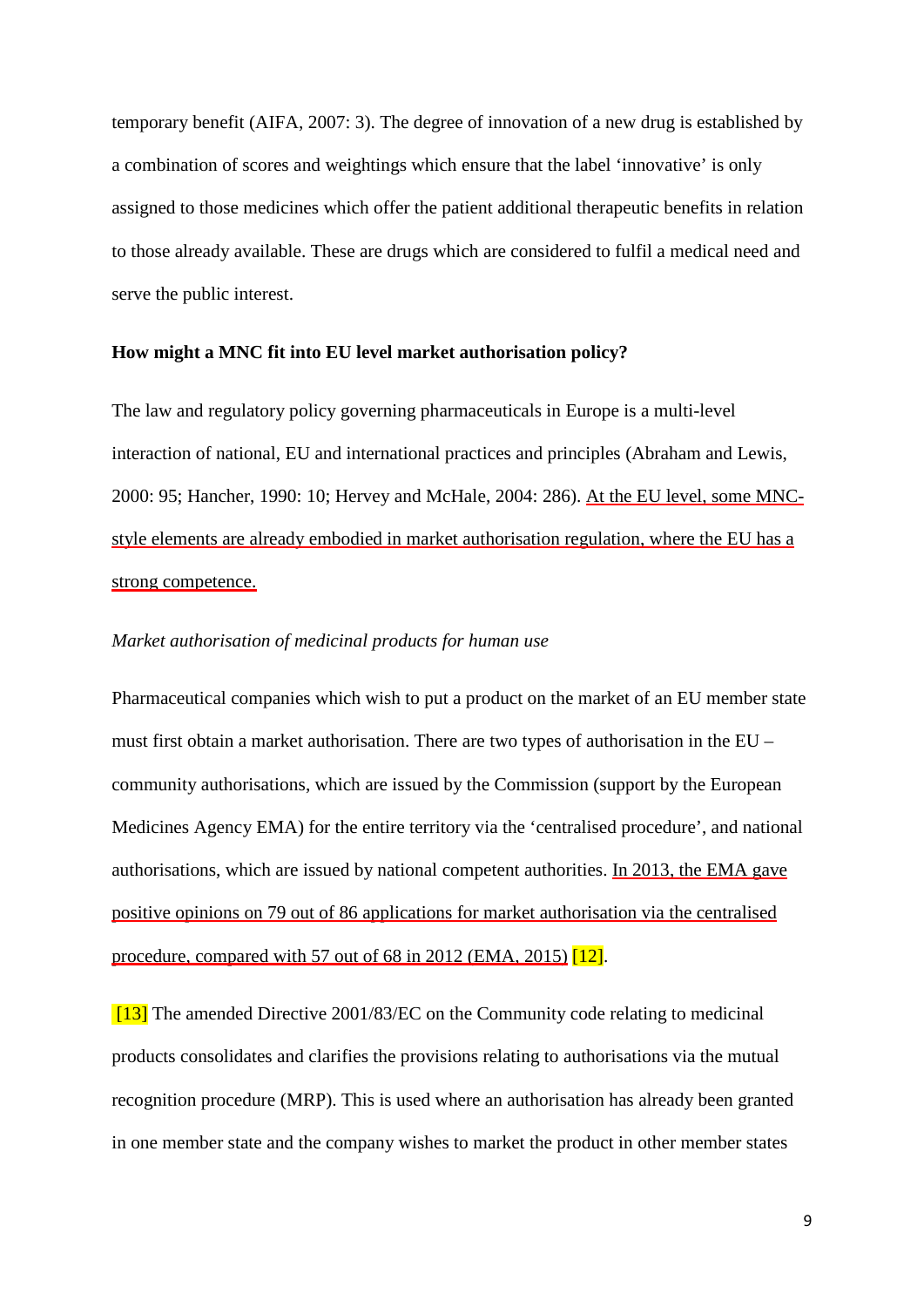without submitting identical applications. Article 26 states that authorisation shall be refused if:

'(a) The risk-benefit balance is not considered to be favourable; or

(b) Its therapeutic efficacy is insufficiently substantiated by the applicant; or

(c) Its qualitative and quantitative composition is not as declared.'[4](#page-10-0)

Whilst therapeutic efficacy must be demonstrated by the pharmaceutical company, it is not required to be of any given advantage or improvement on existing treatment.

Regulation  $726/2004^5$  $726/2004^5$  gives more detailed and specific guidance on the market authorisation processes and establishes the centralised (Community) authorisation procedure. Centralised authorisations are compulsory only for certain types of drugs. Currently, these include:

'orphan medicinal products and any medicinal product for human use containing an entirely new active substance…for which the therapeutic indication is the treatment of acquired immune deficiency syndrome, cancer, neurodegenerative disorder or diabetes…also…products… for which the therapeutic indication is for the treatment of autoimmune diseases and other immune dysfunctions and viral diseases.'[6](#page-10-2)

The following paragraph makes the Community procedure optional for medicinal products which:

'…although not belonging to the abovementioned categories, are nevertheless therapeutically innovative. It is also appropriate to allow access to this procedure for medicinal products

<span id="page-10-0"></span> $^{4}$  Directive 2001/83/EC Article 26(1).<br> $^{5}$  Regulation (EC) 726/2004.

<span id="page-10-2"></span><span id="page-10-1"></span> $6$  *Ibid.*: point 8.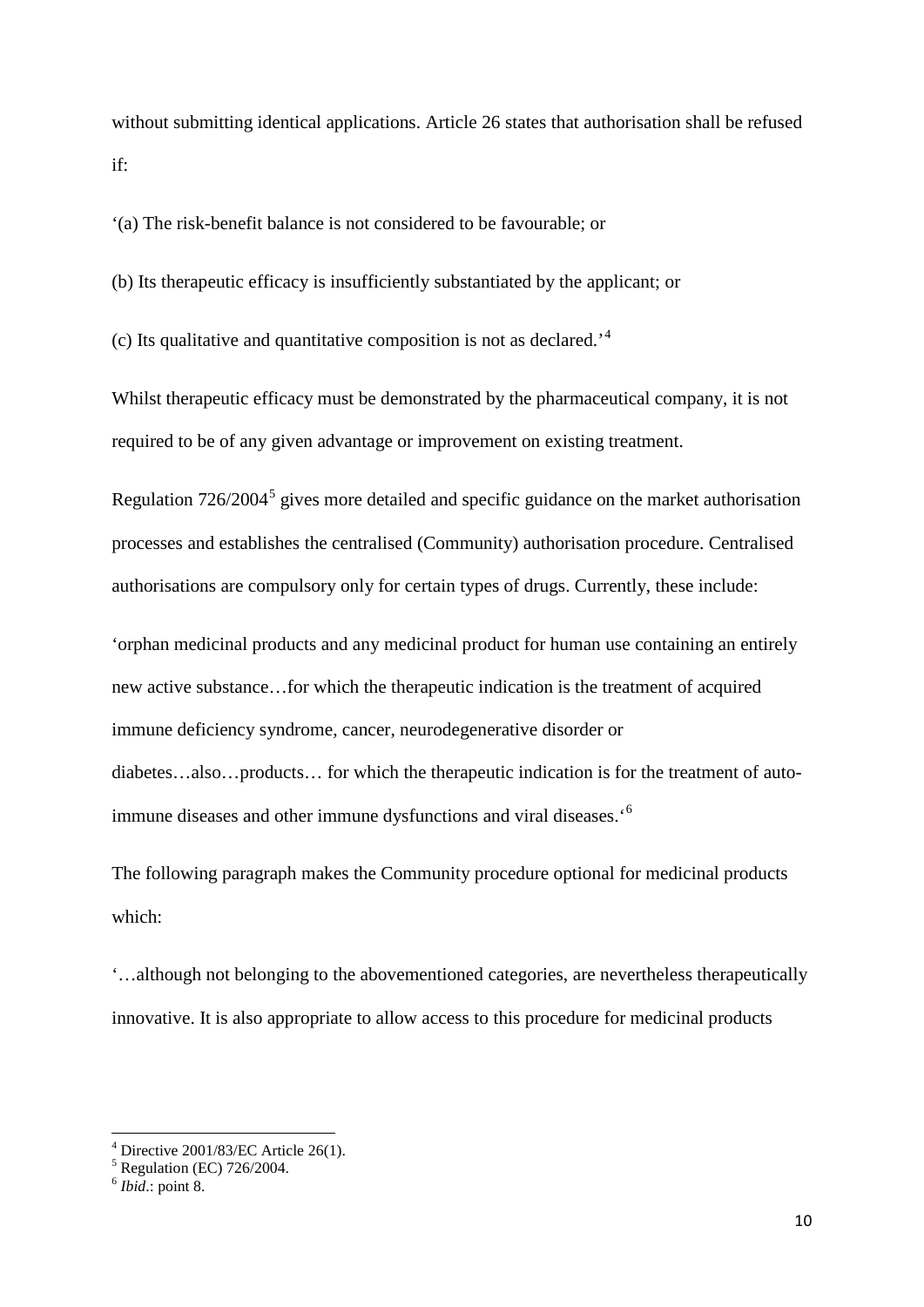which, although not innovative, may be of benefit to society or to patients if they are authorised from the outset at Community level.<sup>[7](#page-11-0)</sup>

Similarly, a medicinal product may be granted an authorisation if 'the medicinal product constitutes a significant therapeutic, scientific or technical innovation or…is in the interests of patients...at Community level'<sup>[8](#page-11-1)</sup>. Furthermore, Regulation (EC) 507/2006<sup>[9](#page-11-2)</sup> recognises that if there is an 'unmet medical need' and the a product provides a major therapeutic advantage then the EU may grant marketing authorisations on the basis of less complete data and subject to specific 'conditional marketing authorisations'<sup>[10](#page-11-3)[11](#page-11-4)</sup>.

These excerpts demonstrate that some notion of medical need is already embodied in EU pharmaceutical policy. Drugs which target certain categories of diseases, in particular those representing some of the greatest scourges on European health systems, are given priority on the basis that they are 'worth more'. Similarly, the idea that new drugs might be 'in the interest' of patients or of value to society is explicitly referenced – existing legislation prioritises drugs fulfilling these criteria only in the context of the centralised procedure, but by institutionalising such categories lays the foundations for their potential operation in other parts of the legislative framework  $[14]$  [16].

# $[15]$

### **Conclusions from the EU level: a feasible role for a MNC?**

As mentioned above, the EU has already legislated concepts of 'therapeutic efficacy', 'riskbenefit balance' and a centralised structure for encouraging 'therapeutically innovative' or 'socially beneficial' health technologies. It even has concepts of 'medical need'. In other

<span id="page-11-2"></span><span id="page-11-1"></span>

<span id="page-11-0"></span><sup>&</sup>lt;sup>7</sup> *Ibid.*: point 9.<br><sup>8</sup> *Ibid.*: Article 3(2).<br><sup>9</sup> OJ 2006 L 92/6 30.3.2006.<br><sup>10</sup> *Ibid.*: Recital 2.

<span id="page-11-4"></span><span id="page-11-3"></span> $11$  *Ibid.*: Article 4(2).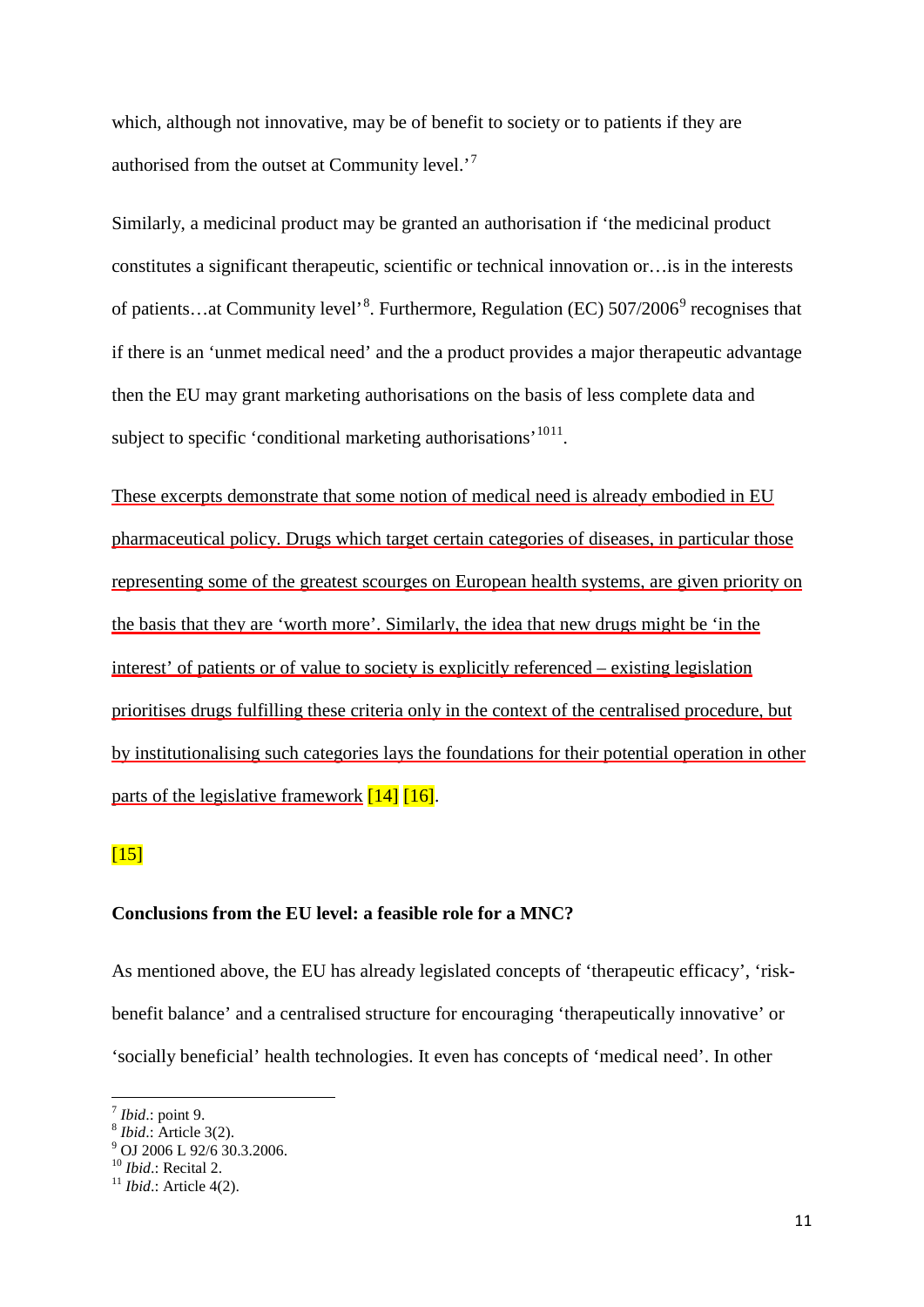areas, such as clinical trials and orphan drug regulation, concepts of a comparative, 'significant therapeutic or diagnostic advantage over and above that provided by an authorised...product<sup>'[12](#page-12-0)</sup> have also been introduced.  $[17]$  However, despite all of these developments, establishing a MNC remains a politically fraught process. Attempts to establish MNC-like regulations in clinic trials have been blocked on several occasions within the European Parliament (Garattini and Bertele, 2004: 89). [18] The earlier Clinical Trials Directive, for instance, promisingly stated that trials could only be conducted if anticipated therapeutic benefit outweighed risk but this provision failed to stem the proliferation of trials for me-too drugs and might even be argued to have encouraged production of drugs within the same, pre-tested therapeutic area  $[18]$ . In 2014 a new Clinical Trials Regulation was adopted – though, on balance, it weakened the role of therapeutic value, during the legislative process a number of amendments posed contained elements of MNC- and ATV-related ideas, indicating continued political support for these concepts (Garattini and Bertele,  $2004: 89$ )<sup>[13](#page-12-1)</sup>.

# $\sqrt{3}$

#### **How might a MNC fit into national level pricing and reimbursement policy?**

The EU governs a substantial portion of pharmaceutical regulation but does not have exclusive control. It is implicit in Article 168 of the Treaty on the Functioning of the EU (TFEU) [19] that national health policy in those matters covered by the Treaty cannot develop along totally separate national lines, but that some elements of multi-level coordination are required (Hervey, 2001: 1). Moreover, the core area of financing and organisation remains a national competence – for pharmaceuticals, this is most crucially reflected in the regulation of pricing and reimbursement, where some elements of a MNC can also be seen.

<span id="page-12-0"></span><sup>&</sup>lt;sup>12</sup> OJ 2000 L 103/5 28.4.2000; Article 3(d) <sup>13</sup> OJ 2014 L 158/16 27.5.2014.

<span id="page-12-1"></span>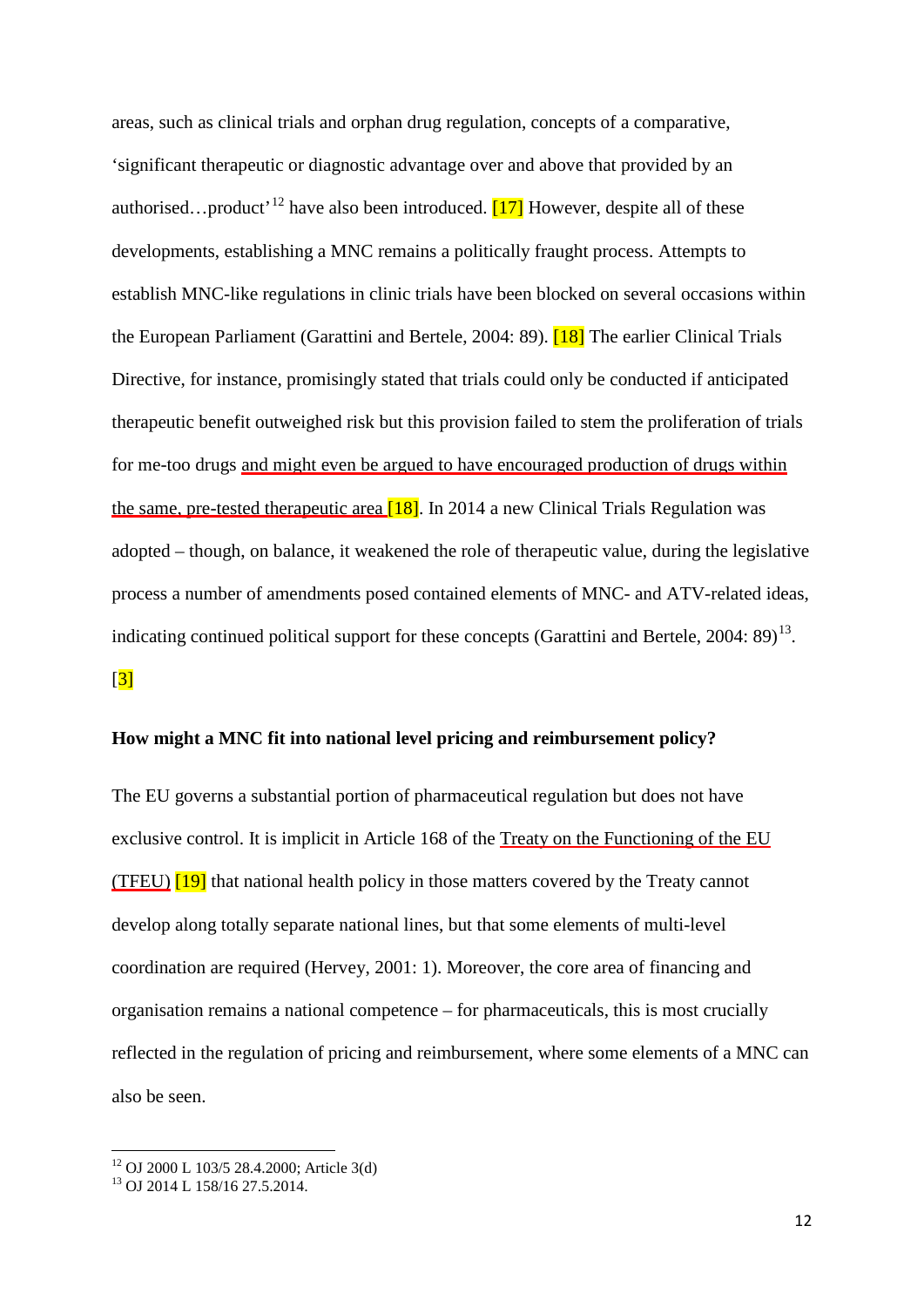A 2007 report by the Pharmaceutical Forum found that assessment methods amongst member states remain very different, with each having developed its own model for evaluating the therapeutic value of new drugs and taking account of this in the setting of drug prices (European Commission, 2007: 6). The report identified two main approaches:

'In some countries…prices are freely set upfront by the applying companies. The set price is then one of the input factors for the assessments that follow…In other countries the process starts with an upfront assessment…which in first place focuses on therapeutic/clinical benefits. This assessment is the basis for fixing prices'.  $[20]$ 

The report concludes that many member states offer fast-track procedures for medicines considered to bring ATV and that in both of the approaches identified above, where therapeutic value is identified, 'a price premium versus comparator products can be allowed and reimbursed. The assessments are usually used to define the size of this price premium'.

In recent years, value-based pricing (VBP) has emerged as a more transparent and comprehensive way of determining the price at which drugs should be purchased within a given health system. In essence, VBP equates value in health to the health outcome achieved per euro (or relevant currency) spent on the intervention employed. Furthermore, a recent European Parliament study on access to and costs of pharmaceuticals also recommends that VBP be incorporated into the reimbursement schemes at member state and, where applicable, EU level (European Parliament, 2011: 72).

Drug prices are currently published by pharmaceutical companies, using calculations based on the US market. Since drug companies are keen to maintain the same prices in all countries, to avoid parallel importing, this system automatically out-prices governments in less developed countries, and puts pressure on the healthcare budgets of any countries with a lower income per head than the US (which is all bar Norway, Switzerland and Luxembourg).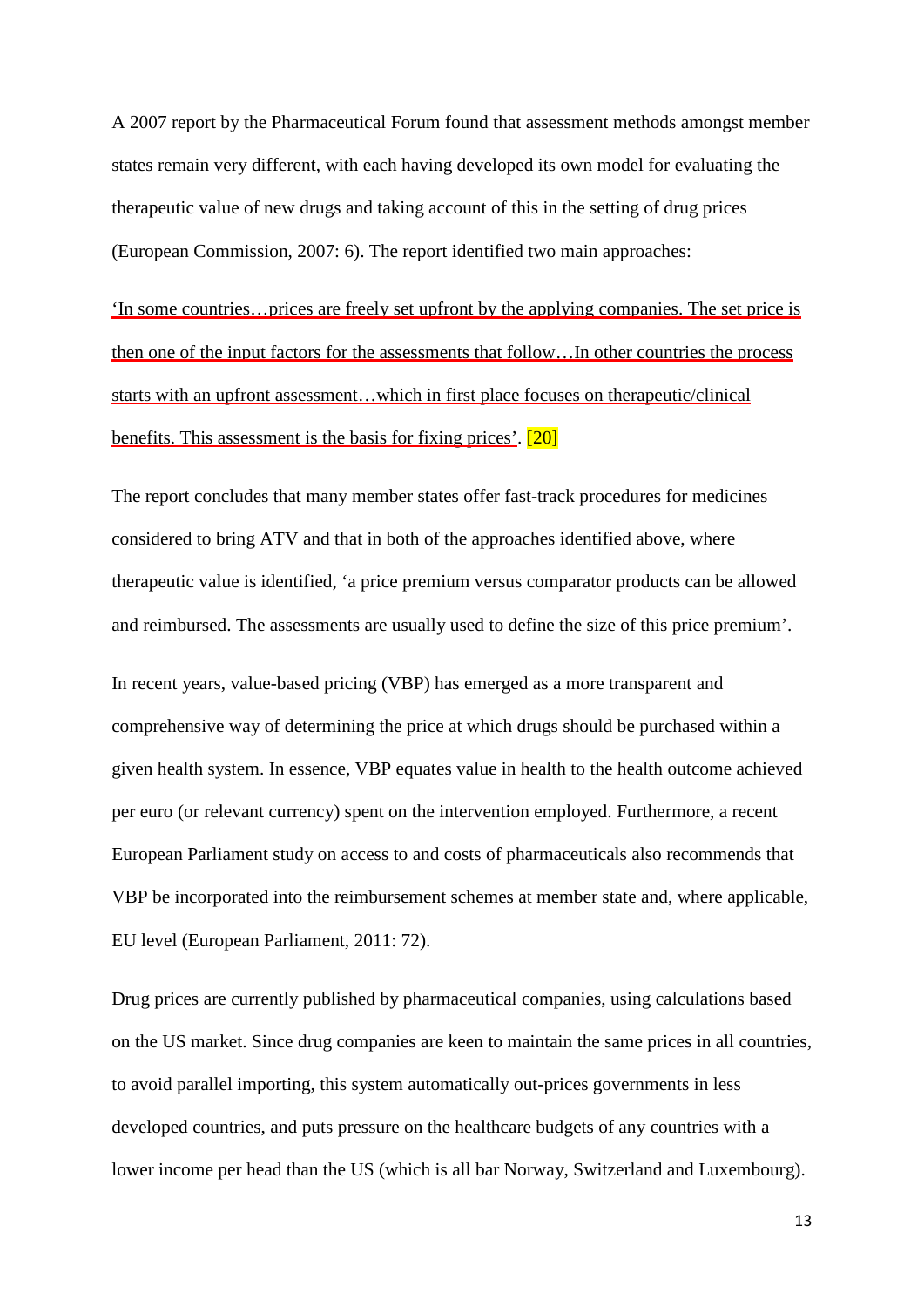In response to this unsustainable practice, governments have sought to encourage generics, establish price controls and, more recently, move towards a model of clinical and cost effectiveness assessment (Raftery, 2013: 1). The UK was, until recently, leading the way in the development of a VBP model to take account of the social benefits of drugs, such as the relief on the burden of carers (Hawkes, 2014; Raftery, 2013). However, the system is currently stalled, pending consensus among the parties involved  $[5]$ .

A recent study on the definition of 'value' in 14 member countries of the OECD found that the way in which value is determined differs markedly between states. Of particular relevance is whether or not the country uses economic evaluation – those that do (such as Sweden, Norway and the UK) tend also to take account of patient utility, whereas those who do not (such as Italy and France) tend not to consider it (Paris and Belloni, 2013: point 147). The report also found that, in practice, wider social perspectives are often not taken into account, with the exception of the Swedish system and that most countries use VBP as a way of encouraging innovation (Paris and Belloni, 2013: point150). Fundamentally, the conclusions reached suggest that it is not yet possible to determine the impact that VBP is having, but that 'the practice of VBP often appears to be more of an art than a science' and that this could be damaging to the encouragement of true innovation (Paris and Belloni, 2013: 157).

#### **Examples from the national level: the German case**

[21] [22] [23] The German pharmaceutical market has historically been seen as an early launch market, but the reforms enacted in 2011 have cast uncertainty on this position. The pricing and reimbursement system within the German healthcare reform – AMNOG – imposes substantial change upon the pharmaceutical industry, favouring innovative medicines producers and putting a greater focus on evidence-based medicine. The new parameters impact significantly on the potential pricing of medicines. Whereas companies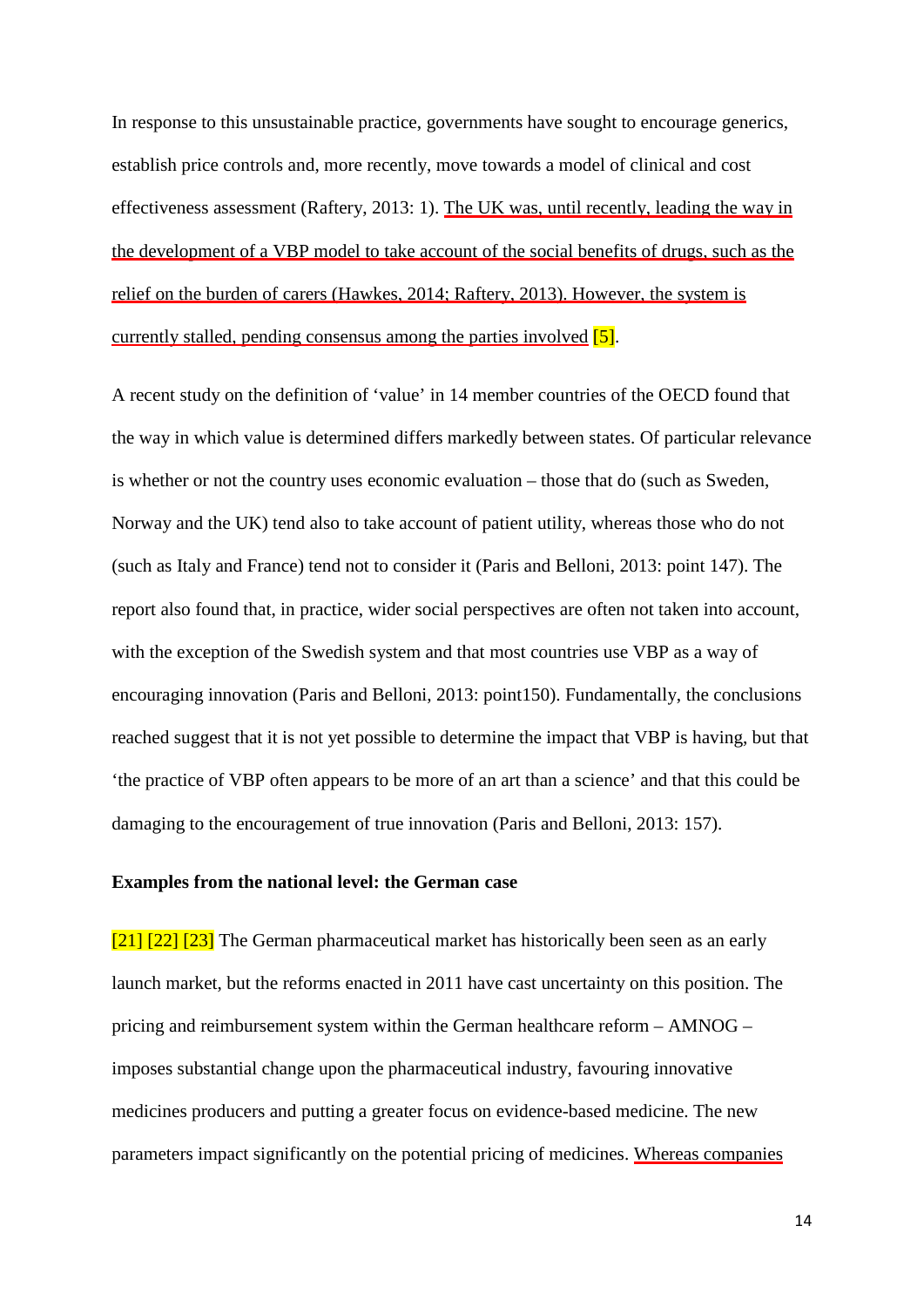used to set the price of drugs freely, this price is now subject to negotiation if the regulatory authority finds the drug to be worth less  $[24]$ . Drugs that are considered to have a therapeutic benefit – receiving a score of one to four – will be accepted for price-negotiation, meaning that the pharmaceutical company may secure a price premium above that of the relevant therapeutic alternative. Meanwhile, drugs which are rated five or six on the scale will not qualify for negotiation and the company must accept the price offered by the German reference-pricing system. Implementation of the AMNOG is underway – preliminary data reveals that in the 78 judgements made in the period to September 2013, 1 per cent of the drugs evaluated had less benefit than existing treatments, 55 per cent offered no additional benefit, 24 per cent provided minor additional benefit and 12 per cent had considerable additional benefit; no drugs were found to offer a major benefit to patients (Buko Pharma, 2013: 7).

#### **Conclusions from the national level: a feasible role for a MNC?**

Similar to the EU, there are a number of aspects that clearly link to some form of MNC. National systems of pricing and reimbursement are evaluating and comparing the clinical and therapeutic value of drugs in order to determine their price, reimbursement level and/or inclusion on a recommended list of drug products. Value based pricing represents the latest development of this trend. Moreover, many states are actively fast-tracking drugs that are identified has having 'significant added therapeutic value' through the regulatory process. Furthermore, similar to actions at the EU level, some member states are also willing to give a 'price premium' to stimulate the development of these drugs. Hence, though there is obvious variety at the national level, the general regulatory tendency towards greater openness of data, increased comparative analysis, improved balancing between ATV and price and growing use of VBP shows that there is a surprising degree of convergence between the EU and member state levels.

15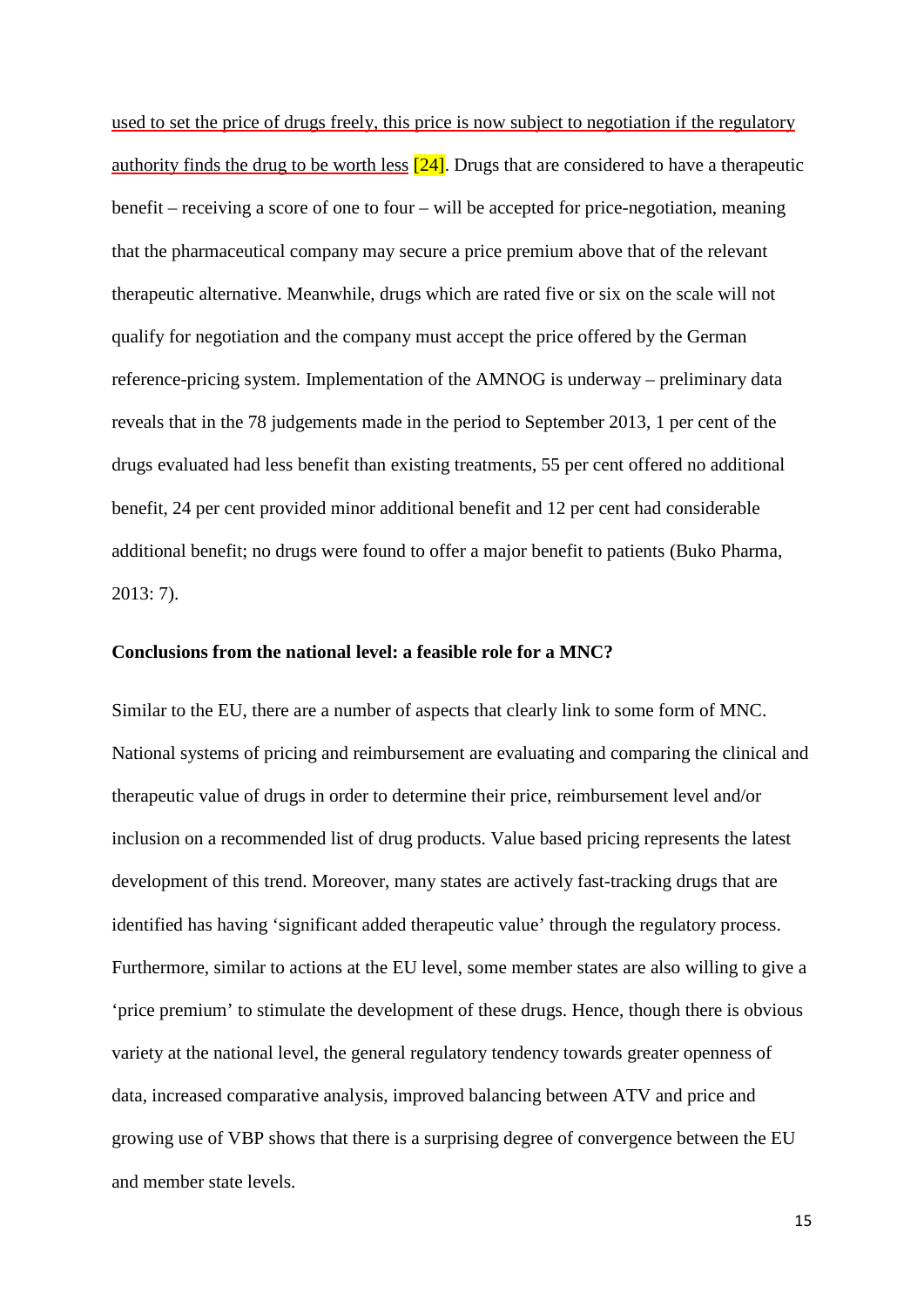#### **General Conclusion and Implications: what role for a MNC in Europe?**

In examining the academic literature and legislative framework concerning a potential EU MNC, a number of interesting aspects emerge:

Despite the remarkable diversity of EU and national legislation, there seems to be a growing convergence within the EU and member state regulation towards various forms of MNC-type provisions and policies. This is clearly evident at the EU level and from the small selection of member state provision explored. A full exploration of member state regulation would be necessary to confirm this.

Though often seen as a form of 'negative' regulation inhibiting the development of noninnovative 'me-too' drugs (as in the Norway case above), much of the existing EU regulation is actually 'positive' regulation – attempting to stimulate the activities of the pharmaceutical industry towards more therapeutically valuable research, innovation and development activities. This is particularly true at the EU level where the 'carrot' of one unified regulatory mechanism for the entire EU can be used to stimulate the development of new therapeutically innovative and socially beneficial drug products. In addition, at the national level, the use of 'premium pricing' arrangements would obviously have a stimulating effect as well. Hence, one must view the creation of a new EU MNC as a 'carrot and stick' approach to pharmaceutical regulation.

For the foreseeable future, due to continual technological changes, innovations and the need to regulate them, the arena of drug regulation at the EU and national levels will continue to be a politically divisive and difficult one, pitting economically-concentrated interests against large scale public actors (national health systems), patient interest groups and the needs of society as a whole. A MNC will do little to resolve this fundamental tension. In general, using James Q. Wilson's classic definitions of regulatory politics (Wilson, 1980), European

16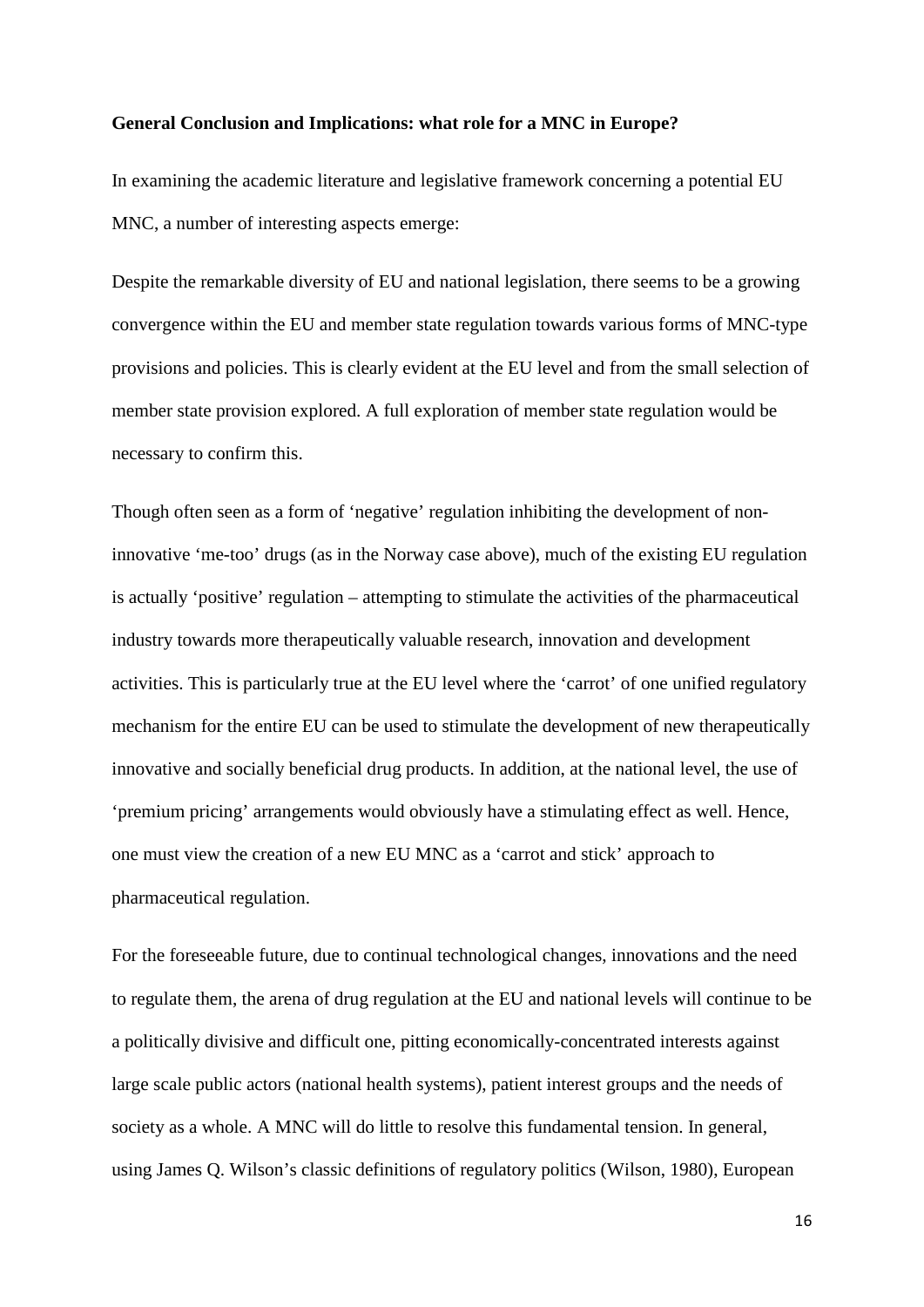drug regulation policy exhibits elements of both entrepreneurial politics, where the costs of regulation are concentrated on the pharmaceutical industry (inability to make profits from 'me-too' drugs, greater advertising activity, etc.) but the benefits are diffused throughout society (healthier drug usage and better health outcomes), and interest group politics, where the costs and benefits of regulation are concentrated and large political/economic actors have a great deal at stake (the pharmaceutical industry versus national health system actors, for example).

It is this combination of interests and actors which defines the policy process in pharmaceuticals, giving the Commission and the industry lobby primacy. With regard to a MNC, the focus on larger societal health needs and the bringing together of diffuse strands of EU drug regulation policy are clearly a way of strengthening the public voice in EU health policy and it is no surprise that MNC-style provisions are being advocated by an increasing number of entrepreneurial EU public health organisations (Wemos, 2013) [25].

The final questions to ask are, how would it be implemented and will it work? As discussed in the introduction, EU pharmaceutical legislation forms the central hub of regulation and governance in drug development, but it must operate in accordance with the broader EU principles (free movement, competition, etc.), must respect national competence, particularly in the areas of pricing and reimbursement, and must balance with related policy areas (single market, patents, etc.). Hence, a European MNC could take a variety of forms and be linked in to a range of policy areas. For example, a MNC could be introduced as part of most of the legislative provisions concerning pharmaceuticals. At the point of market authorisation, as in the Norwegian model, it could be contained within Directive 2001/83/EC and Regulation 726/2004, providing an additional requirement which new drugs must satisfy and demonstrate their fulfilment of in order to be marketed in the EU. A review of how innovation is defined in pharmaceutical regulation and policy could achieve many of the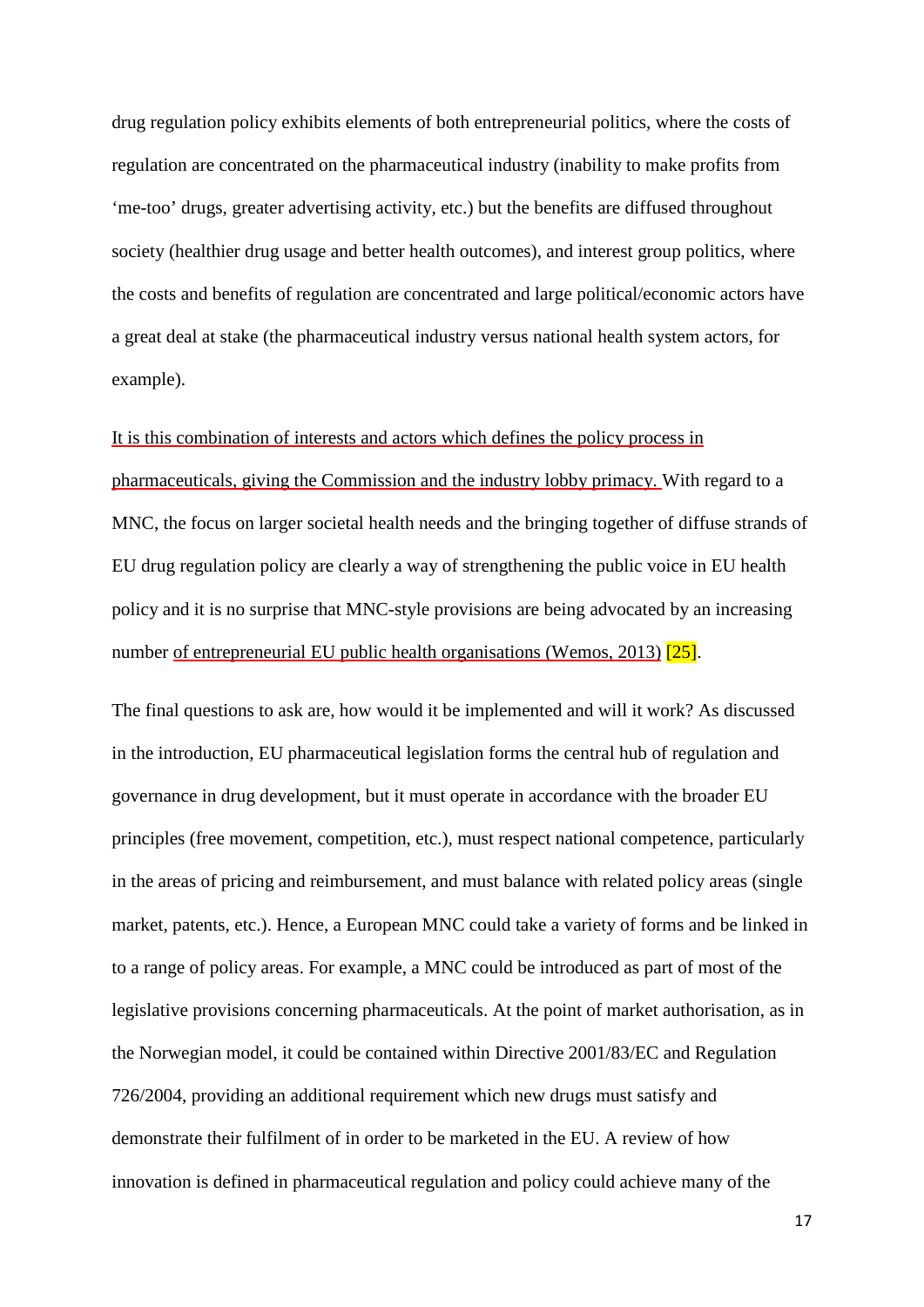goals of a MNC, as could a provision stating that public money can only be used to fund research on drugs with ATV. A provision in the EU clinical trials framework, or national pricing and reimbursement policies, could have a similar effect.

Fundamentally, its potential for success depends upon the continual ability of entrepreneurial EU public health actors to work with large national health actors and European institutions to form an alliance that can continually pressure the European and global pharmaceutical industry to recognise the importance of public health needs and interests. Maintaining this alliance over a longer period of time is the best way to make certain that any form of EU MNC will have a significant and long term impact in the evolving labyrinth of EU health policy.

#### **Acknowledgements**

This paper is based on a project commissioned by Wemos and undertaken by the European Public Health Alliance. The authors would like to thank Annelies den Boer, Leonardo Palumbo and Zoltán Massay-Kosubek for their input into the original project and their kind support in its further development.

#### **Bibliography**

Abraham, J. and Lewis, G. (2000), *Regulating medicines in Europe: competition, expertise and public health,* Routledge: London.

AIFA (Italian Medicines Agency) (2007), *Criteria for ranking therapeutic innovation of new drugs*, Working Group on Innovative Drugs working paper, approved 10 July 2007, available at: [http://www.agenziafarmaco.gov.it/allegati/integral\\_document.pdf.](http://www.agenziafarmaco.gov.it/allegati/integral_document.pdf)

Andrew, M., Jøldal, B., and Tomson, G. (1995), 'Norway's national drug policy: its evolution and lessons for the future', in Hamrell, S. and Nordberg, O. (eds), *Development Dialogue:*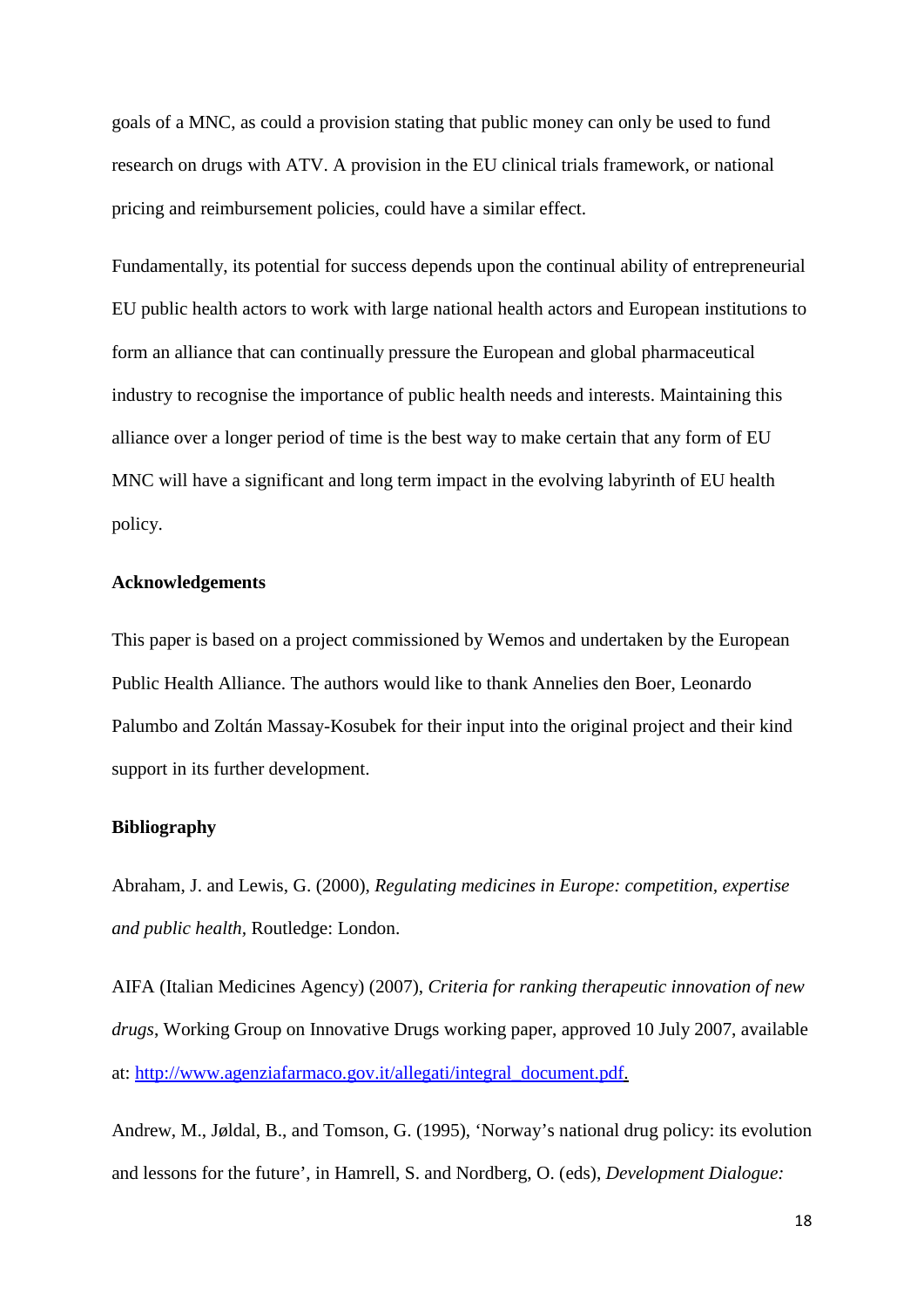*Making National Drug Policies a Development Priority*, available at http://apps.who.int/medicinedocs/documents/s19175en/s19175en.pdf, accessed October 2014.

Angell, M. (2004), *The truth about drug companies: how they deceive us and what to do about it*, Random House: New York.

Brooks, E. and Geyer, R. (2015), 'Whatever happened to the Norwegian Medical Need Clause? Lessons for current debates in EU pharmaceutical regulation.' (unpublished article).

Buko Pharma (2013), *Pharma Brief*, Number 8-9, November 2013.

European Commission (2007), *From assessing innovative value of pharmaceuticals to pricing and reimbursement decisions*, Pharmaceutical Forum Working Group on Pricing and Reimbursement, Brussels: European Commission.

European Medicines Agency (EMA)

(2015), *Monthly statistics report: December 2014*, EMA/22984/2015, 23 January 2015.

European Parliament (2011), *Differences in costs of and access to pharmaceutical products in the EU*, Study by the Directorate General for Internal Policies, Brussels: European Parliament.

Garattini, J. (1997), 'Are me-too drugs justified?', *Journal of Nephrology*, 10(6), 283-294.

Garattini, J. and Bertele, V. (2004), 'The role of the EMEA in regulating pharmaceutical products', in Mossialos, E., Mrazek, M. and Walley, T. (Eds), *Regulating pharmaceuticals in Europe: striving for efficiency, equity and quality*, Open University Press: Berkshire.

Garattini, J. and Bertele, V. (2007), 'Non-inferiority trials are unethical because they disregard patients' interests', *The Lancet*, 379(9602), 1875-1877.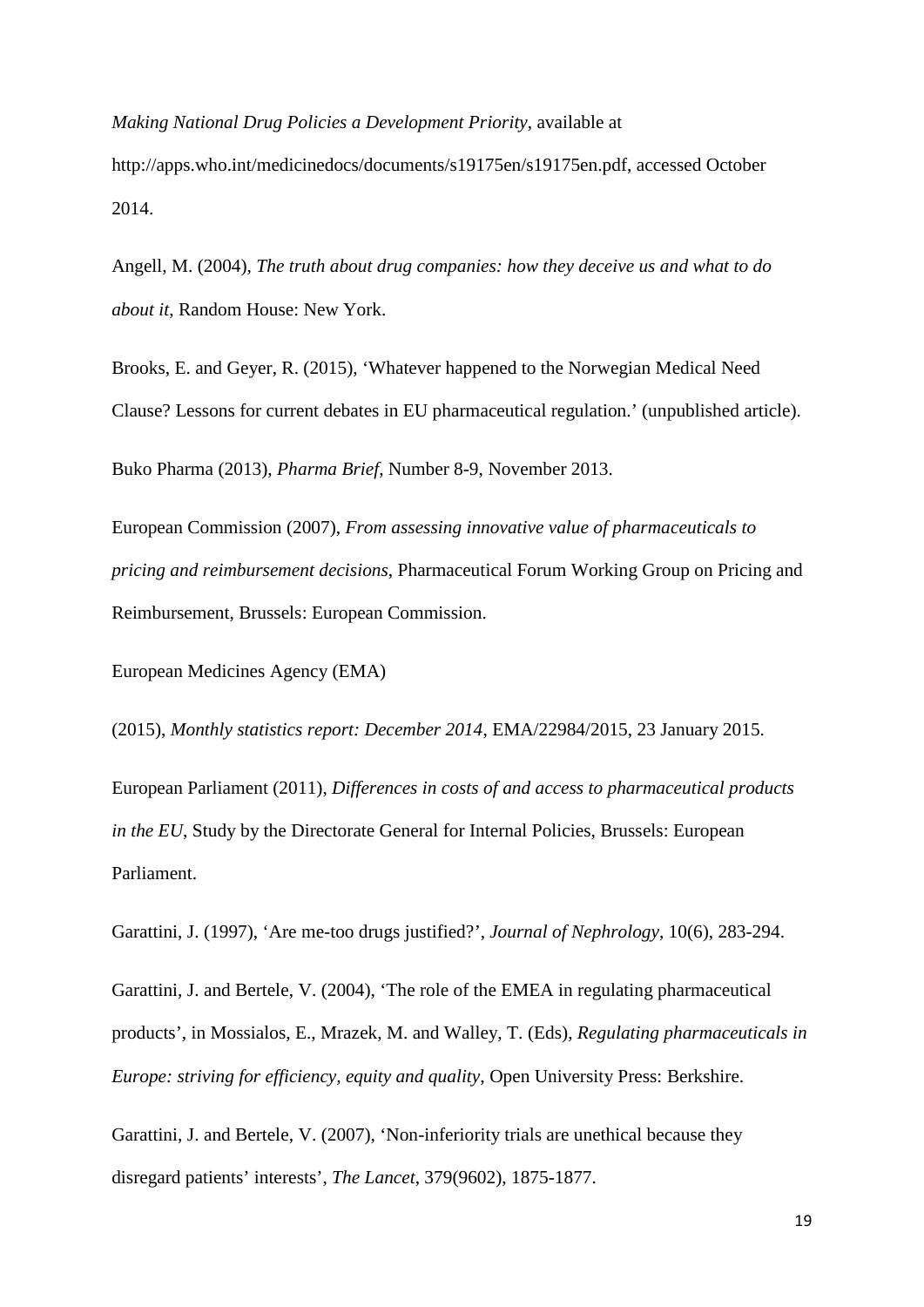Håkonsen, H., Horn, A. and Toverud, E. (2009), 'Price control as a strategy for pharmaceutical cost containment – what has been achieved in Norway in the period 1994- 2004', *Health Policy*, 90, 277-85.

Hancher, L. (1990), 'The European pharmaceutical market: problems of partial harmonisation', *The European Law Review*, 9.

Hawkes, N. (2014), 'NICE to set out how it will judge social benefits of drugs', *British Medical Journal*, 348:g370, 1-2.

Hervey, T. (2001), 'Mapping the contours of European Union health law and policy', Paper given for the *ECSA Seventh Biennial International Conference*, 31 May to 2 June 2001, Madison, Wisconsin.

Hervey, T. and McHale, J. (2004), *Health law and the European Union*, Cambridge University Press: Cambridge.

Hollis, A. (2004), *Me-too drugs: is there a problem?*, Briefing Note, World Health Organisation: Copenhagen.

ISDB (International Society of Drug Bulletins) (2001), *Declaration on therapeutic advance in the use of medicines*, Paris 15-16 November 2001.

Jøldal, B. (1986), 'The evaluation and control of drugs in Norway', *International Journal of Technology Assessment in Healthcare*, 2, 663-72.

La Revue Prescrire (2002), 'Drugs in 2001: A number of Ruses unveiled' *Editorial in Prescrire International*, 11 Number 58, 58-60.

La Revue Prescrire (2012), 'New drugs and indications in 2011' *Editorial in Prescrire International*, 21 Number 126, 106-110.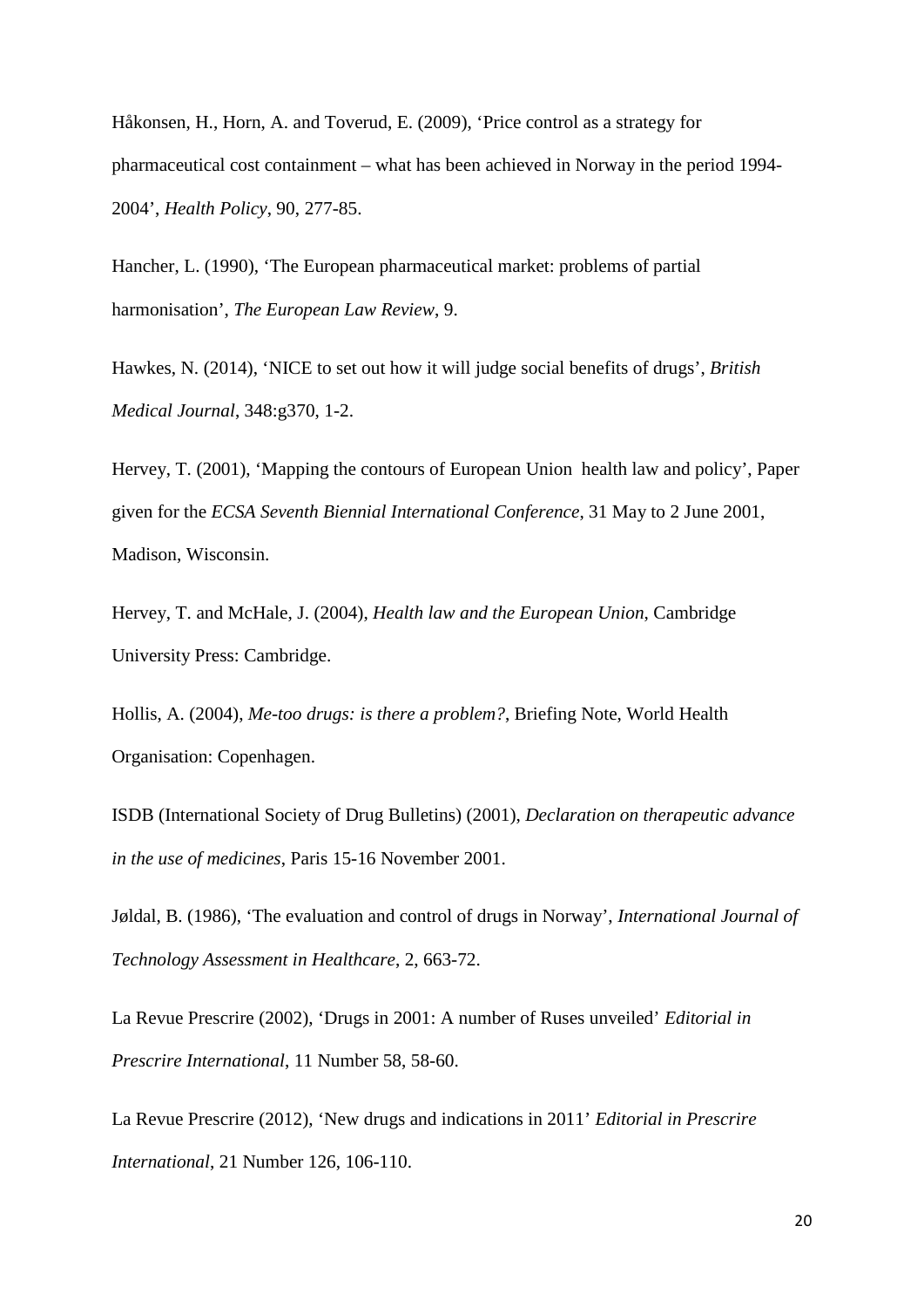Light, D. and Lexchin, J. (2012), 'Pharmaceutical research and development: what do we get for all that money?', *British Medical Journal,* 344:e4348, 1-5.

Light, D., Lexchin, J. and Darrow, J. (2013), 'Institutional corruption of pharmaceuticals and the myth of safe and effective drugs', *Journal of Law, Medicine and Ethics*, Fall 2013, 2-12.

Lu, Y., Hernandez, P., Abegunde, D. and Edejer, T. (2011) *The world medicines situation 2011: Medical expenditures,* World Health Organisation: Geneva.

Morgan, S. et al. (2005), 'Breakthrough drugs and growth in expenditure on prescription drugs in Canada', *British Medical Journal*, 331:815, 1-2.

Nathan, C. (2007), 'Aligning pharmaceutical innovation with medical need' *Nature Medicine*, 13(3), 304-308.

Norris, P. (1998), 'The impact of European harmonisation on Norwegian drug policy' *Health Policy*, 43, 65-81.

OECD (2013), 'Pharmaceutical expenditure', in OECD, *Health at a Glance 2013: OECD Indicators*, OECD Publishers: Paris.

OECD (2011), ''Pharmaceutical expenditure', in OECD, *Health at a Glance 2011: OECD Indicators*, OECD Publishers: Paris.

Paris, V. and Belloni, A. (2013), 'Value in Pharmaceutical Pricing', *OECD Health Working Papers*, Number 63, available at [http://dx.doi.org/10.1787/5k43jc9v6knx-en.](http://dx.doi.org/10.1787/5k43jc9v6knx-en)

Raftery, J. (2013), 'Value-based pricing : can it work?', *British Medical Journal*, 347:f5941, 1-4.

Raftery, J. (2014), 'Sofosbufir for hepatitis C – moving to country specific prices', *British Medical Journal Blog*, published online 20 August 2014.